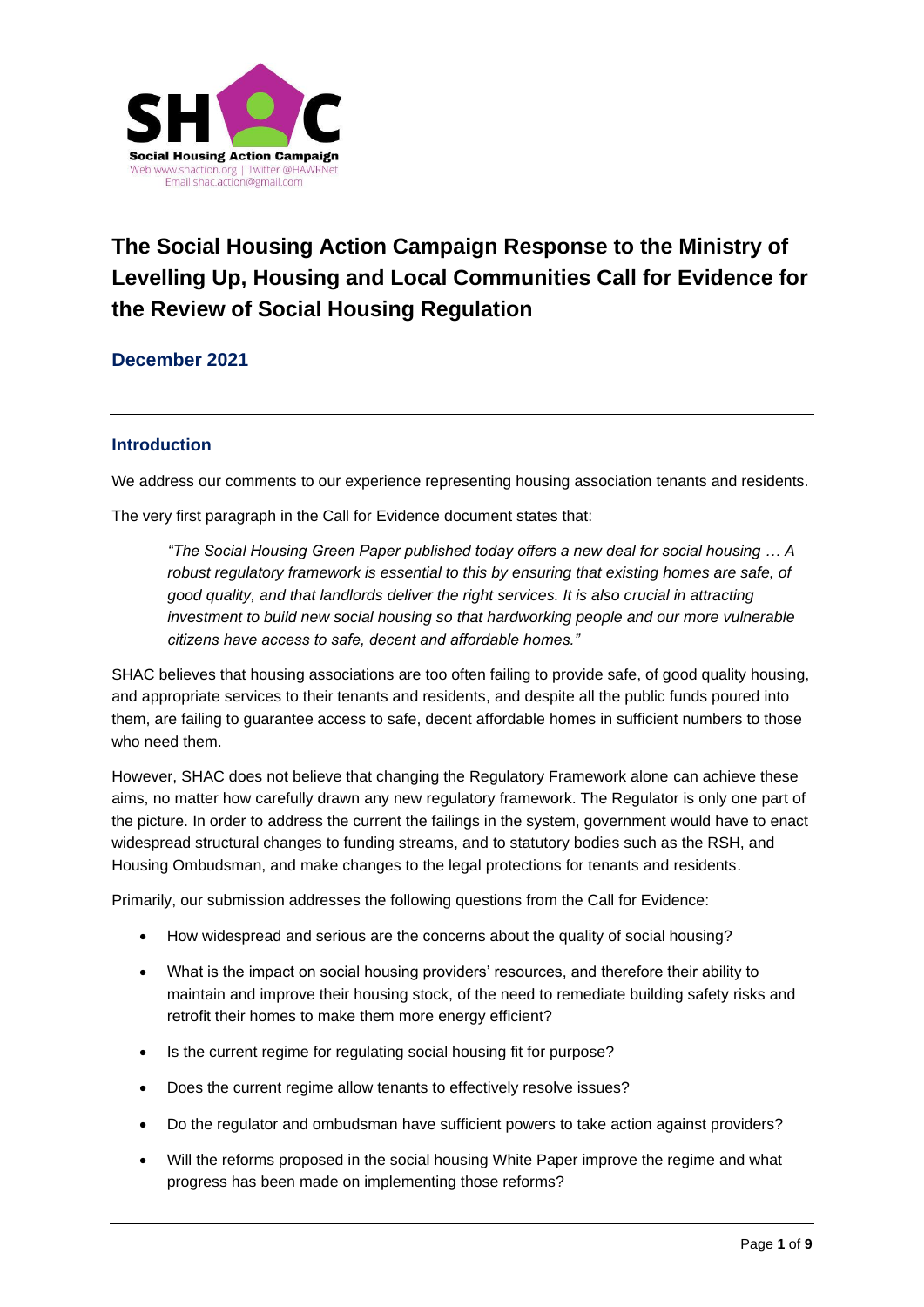Below, we present our arguments to explain how effective regulation is being hindered. Evidence in relation to service charges is provided at **Appendix I**.

#### **SHAC Statement on the Regulation of Social Housing**

- **1. Government relies on housing associations for the delivery of new housing supply. This shapes the sector and influences the Regulator's decisions on housing association gradings:**
	- **a.** Government relies on HAs as a key partner in the delivery of public housing, and uses them to attract private equity funding to supplement government grant to build new homes. This model is preferred to one in which public housing is funded wholly through the public purse, and construction is delivered by councils and publicly owned companies.
	- **b.** This means that HAs must keep city investors happy, and must make this a priority over and above almost all other interests.
	- **c.** The commercialisation inherent in this model drives mergers between smaller and less financially secure HAs to form ever-larger organisations, and the increasing size of HAs creates a number of problems.
	- **d.** Some HAs are now too big to fail. One of the roles of the Regulator is to find 'rescue' organisations when HAs are failing. This is less problematic when the association needing to be rescued is small, but is almost impossible when it is the size of Clarion, Places for People, or the newly merged One Housing Group / Riverside for example.
	- **e.** The main regulatory sanction is a downgrade in the association's ratings. This is not a direct form of action, but rather, an indirect mechanism for applying pressure. A downgrade warns investors that there is a problem with the HA's governance or financial viability. These investors then apply pressure on the HA to address the problem.
	- **f.** The threat to any HA which does not address the problem is that investor confidence will weaken, and the debt they rely on could be called in or re-priced at a higher rate to reflect the increased risk.
	- **g.** This system creates a paradox however because the downgrade itself could trigger a catastrophic drop in investor confidence. If the association is small, this is resolved by securing a rescue organisation into which the failing HA will amalgamate, restoring investor confidence. As stated at (a) above, this cannot be done with the largest associations.
	- **h.** The Regulator is therefore reluctant to apply this pressure on the larger associations. This has been evident in too many cases to enumerate. But a recent example was the regulatory review of Clarion Housing Group where, despite the evidence exposed in the media, and the public acknowledgement by the leadership of the organisation's failures, Clarion was given a top governance rating by the Regulator.
	- **i.** Although the government's housing regulatory and investment arms have been separated once again into the RSH from Homes England, both are nonetheless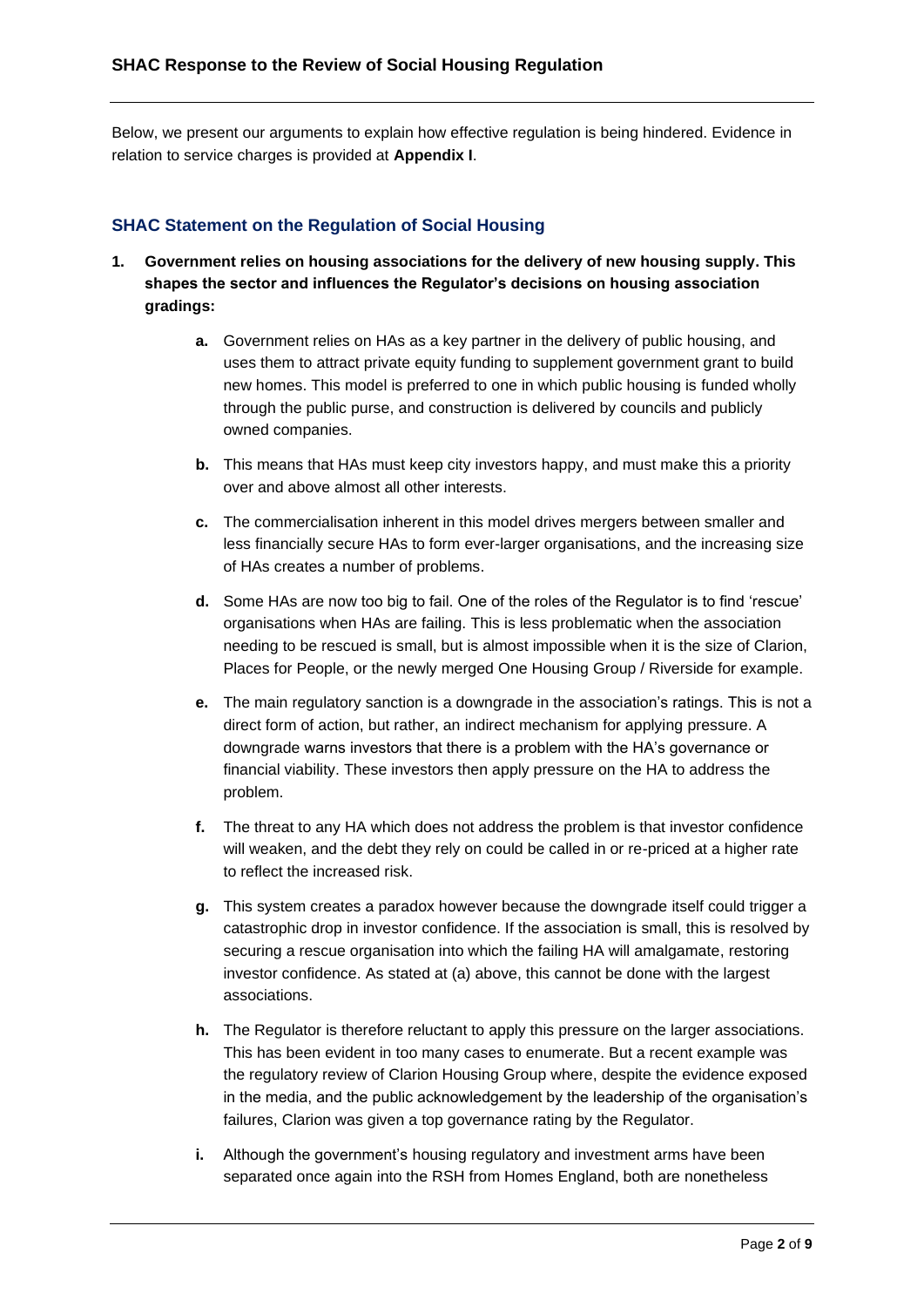answerable to LUHC. The Regulator is aware that the HAs being regulated are the same organisations that government needs in order to deliver the Affordable Homes Programme and other Homes England funding.

**j.** Despite applying theoretical 'Chinese walls' between the two delivery arms, this knowledge continues to influence the Regulator's decisions. The Clarion finding referred to at 3(e) above was made just days before government announced that the same landlord was to receive £249.7 million through AHP. Had the Regulator decided to downgrade Clarion in the preceding days, it would have caused severe embarrassment to government.

#### **2. Government's fear of the reclassification of housing associations as public sector organisations constrains the extent to which it is willing to regulate housing associations:**

**a.** The Call for Evidence document itself makes this clear when it states that

*"… we are also clear that we will not introduce measures that risk the reclassification of private registered providers as public sector organisations."* (p9).

- **b.** One of the reasons for government not wanting associations to be classified as public sector organisations it does not want HA debt to become part of the national debt.
- **c.** When the National Audit Office determined that HAs should be classified as private sector bodies, one of the consequences was that HAs then fell outside the remit of the Freedom of Information Act (FoIA).
- **d.** FoIA acknowledges that information asymmetry prevents the users of public services from holding organisations to account. It therefore provides a mechanism through which this is addressed.
- **e.** Exclusion from FoIA makes it extremely difficult for anyone wanting to scrutinise the activity of associations to do so effectively. This is not just a hindrance for tenants and residents, but for politicians and tenant representative organisations too.
- **f.** This means that those who know that HAs are acting contrary to the interests of tenants and residents cannot get the evidence they would need to either challenge their behaviour by reporting it to the Regulator or other statutory body, or provide evidence to rebut the claims made by their landlord when they make misrepresentations to the Regulator or other statutory body.
- **g.** We receive a large number of complaints from our members about the fact that their landlord has refused, or ignored a request, for information. This can include documents as important as a fire risk assessment (FRA) for their building. This is the case even when these assessments are used to justify extreme disruption to the lives of tenants and residents, for example decanting them permanently from their home. Without access to the FRAs, they cannot assess whether there is genuine justification for the landlord's action.
- **h.** SHAC also has extensive evidence of housing associations lying to the Regulator and to MPs about their activities. The Regulator's remit requires only that they ask the HA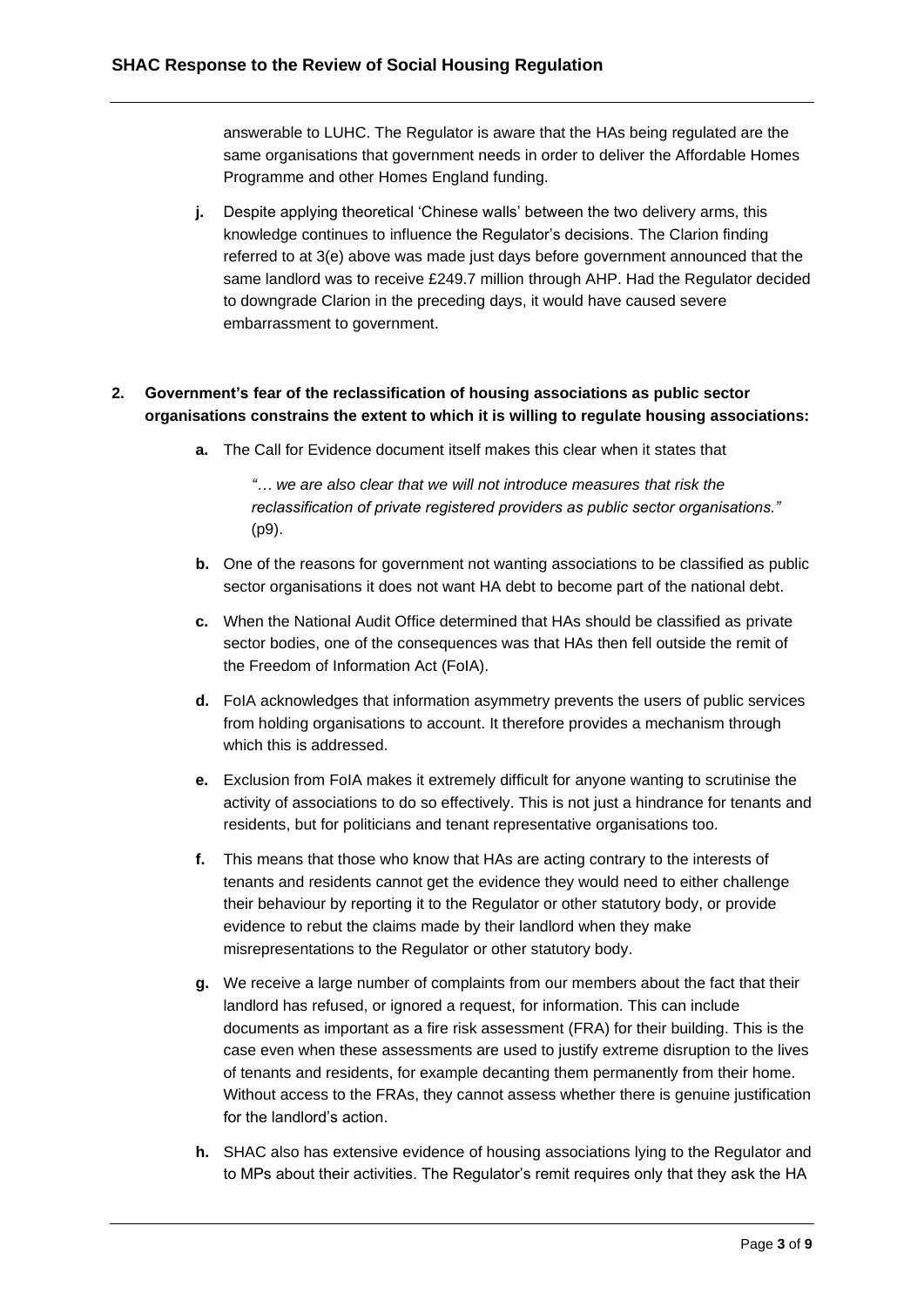for assurances about their behaviour, not that they evidence the veracity of the HA's statements (except to some extent where it concerns financial viability). The mistruths are therefore difficult to challenge both for the tenant and the Regulator.

- **3. The collective power of HAs means that they are shape the legislation that governs them, including that of the Regulatory Framework. This helps them to reduce scrutiny and accountability to a negligible level:**
	- **a.** HAs have used their power over government recently to achieve a major weakening of checks on their behaviour, including by arguing for a weakening of the Regulator's framework over the years. The weakening has been considerable, and resulted primarily from the lobbying of HAs.
	- **b.** Twenty years ago, in the days of the Housing Corporation, the Regulator evaluated five areas of operation: governance, financial viability, management, development and tenant engagement. Now, only the first two remain, and governance is only assessed in as far as it impacts financial viability.
	- **c.** Up until 2011, HAs were subject to an inspection regime similar to Ofsted in the education sector. Originally this was also housed within the Housing Corporation until briefly being moved to the Audit Commission, which was then closed by government.
	- **d.** The housing inspection regime complemented the work of the regulation teams, providing a means for triangulating data, meaning that decisions were based on more robust data. Now, the Regulator relies almost entirely on the word of HA executives for its assurances, with minimal triangulation against other forms of evidence.
	- **e.** Over the last twenty years, the Regulatory approach has changed from an evidencebased 'lead regulation' model, to the co-regulatory (or more accurately selfregulatory) model we have now.
	- **f.** The was again intended to reduce the risk of HAs being classified as public bodies, and government has already precluded any actions that might revive this risk. But it is not just government fear that has led to this state of affairs. The influence of the HA executives over government should not be under-estimated. This was underscored recently with an example from Riverside.
	- **g.** Riverside Housing Group papers leaked to SHAC show that in February 2021, senior executives in Riverside discussed a worrying trend: a sharp rise in the number of tenants and residents taking the landlord to court over disrepairs and uninhabitable homes. Claims were averaging around 29 claims per month, an increase of over 30% since November 2018.
	- **h.** The majority of claims against Riverside were settled out of court. This suggests in fact that the tenants and residents involved had genuine cause to complain about disrepairs and that they had not been able to get them addressed through the landlord's complaints systems.
	- **i.** In Riverside's narrative, the big problem was not the unacceptable conditions of its homes, but that continuing to settle tenant's claims would involve a projected cost of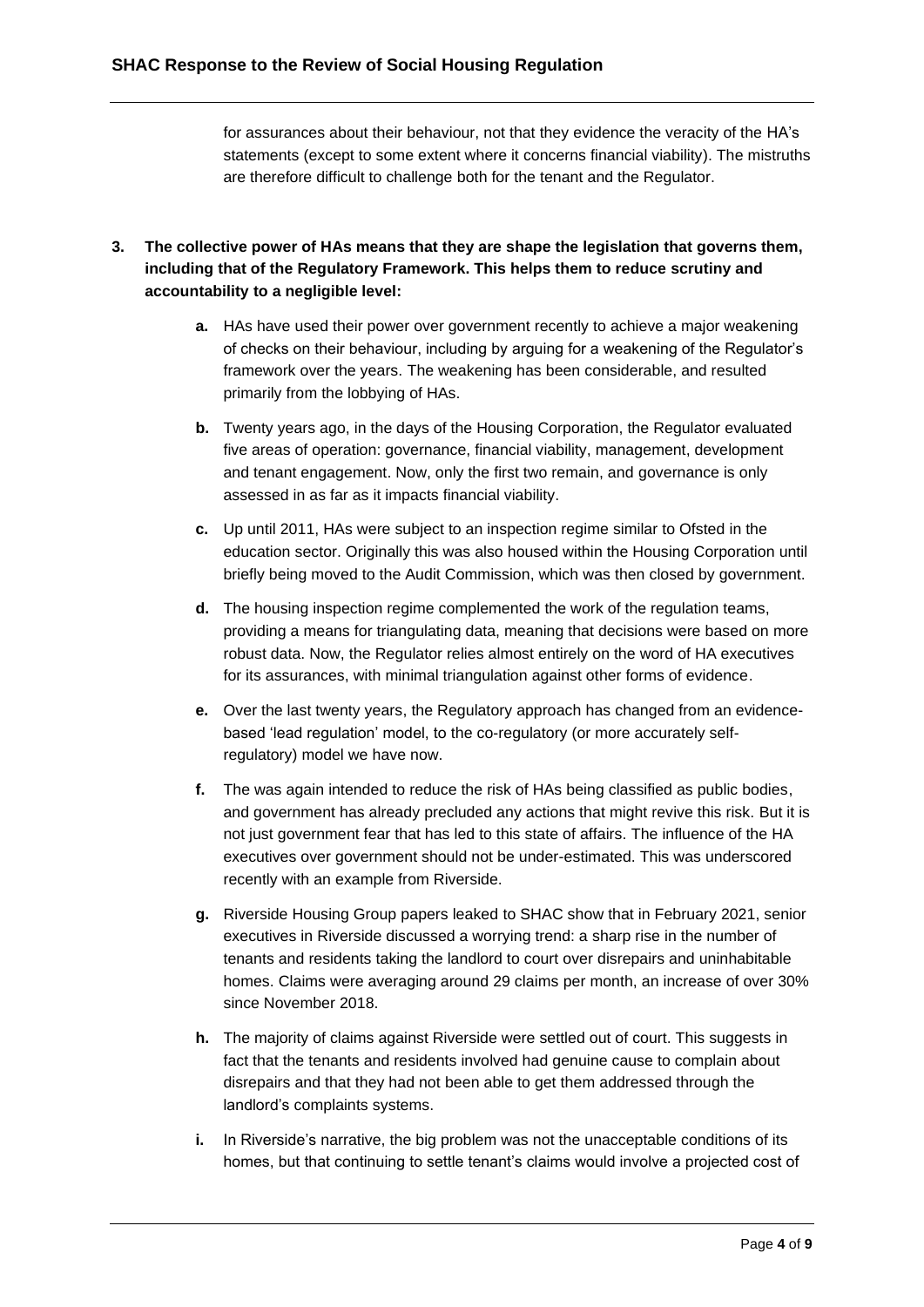around £3.35 million (working out at £11,000 per claim, including compensation). The executives argued that this was unsustainable.

**j.** It was with this mindset that the Riverside executive chose to form a club with other housing associations in a united front against their own tenants and residents, even though they admit that:

> *"*[The] *legislation is designed to protect tenants from irresponsible landlords and unsafe living conditions … Any action to limit their right to hold their*  landlords to account, could be considered as disadvantaging social housing *tenants … it could be seen that* [housing associations] are *looking to avoid their responsibility to their tenants and allow them to live in unfit homes."*

- **k.** The HAs involved in Riverside's project included a large (and growing) number of associations, with a sub-group of eight providers to lead it. The eight are For Housing, Onward, Prima, Regenda, Riverside, Salix Homes, Shepherds Bush Housing Group, and Torus.
- **l.** The group's stated aim was to identify

*"the legislative and policy changes we might seek to reduce the capacity of tenants to pursue inappropriate claims"*.

- **m.** The courts already dismiss inappropriate claims, therefore the use of this word is superfluous. The aim of Riverside and its collaborators is to make it harder for tenants and residents to get justice through the courts in relation to disrepairs.
- **n.** We understand that government intends to introduce a cap on disrepairs compensation next year, and therefore believe that this project has borne fruit for its architects.
- **o.** Like the Regulator and Ombudsman, the First Tier Tribunal is one of the mechanisms intended as a check on landlord's behaviour.

#### **Additional Comments**

- **4. The current legislative infrastructure for social housing fails to provide adequate accountability for, scrutiny of, and enforcements against housing associations in breach of their duties towards disabled tenants under the Equality Act 2010.**
	- **a.** Poor landlord behaviour has a significant impact on all tenants but disabled tenants, in particular, are substantially disadvantaged by such conduct. The effect of this is far-reaching, devastating the quality of disabled tenants' lives (and of the carers residing with them) physically, mentally, emotionally, and relationally.
	- **b.** The current legislative infrastructure requires social landlords to publish policies regarding its commitment to adhere to the Equality Act 2010 but there is no mechanism to scrutinise and enforce adherence. The onus is therefore entirely on the tenant to pursue the landlord for breaches through the complaints process.
	- **c.** For those preoccupied with the challenges of disability, this process is draining and especially demoralising when met by landlords who intentionally protract the process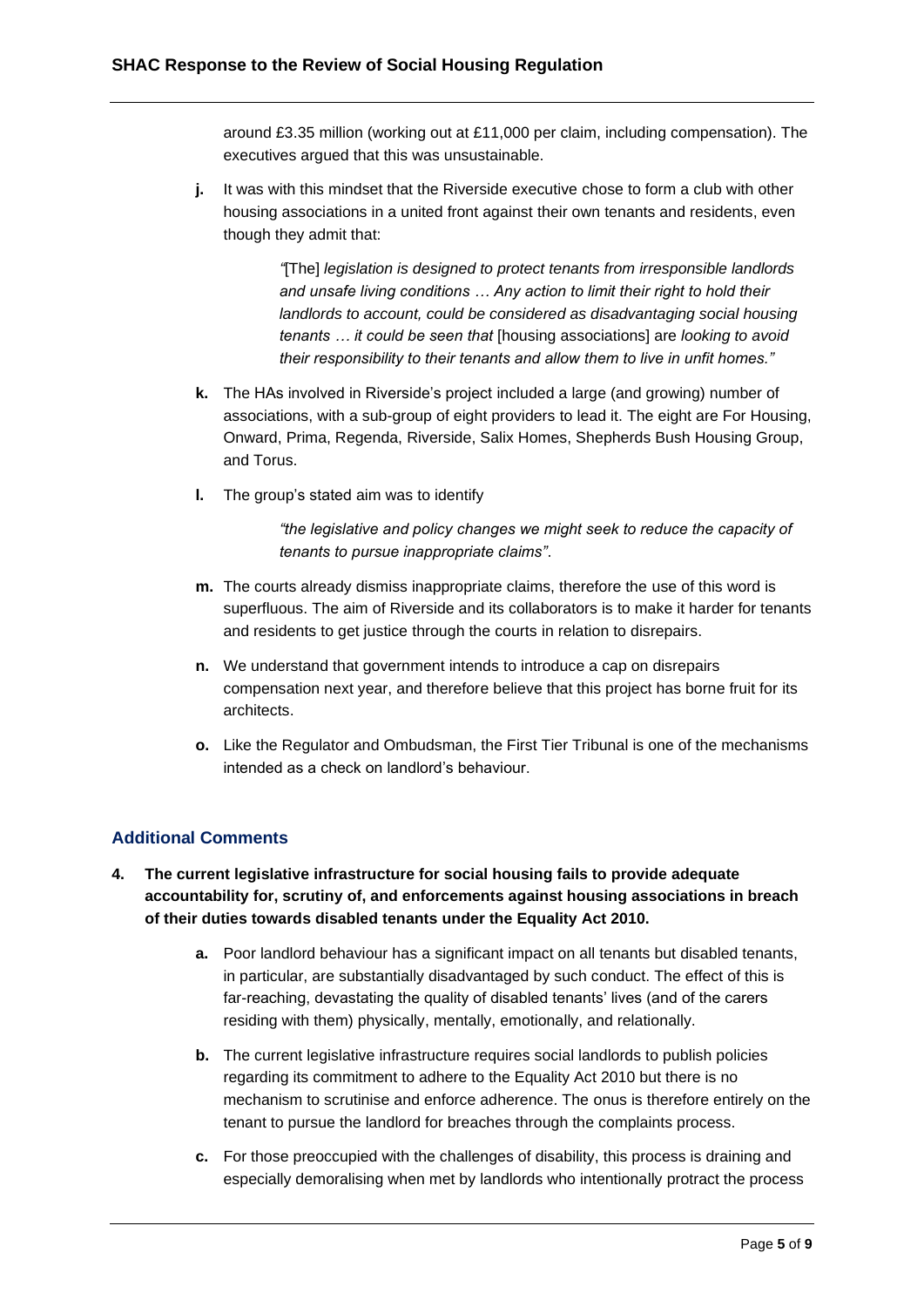or completely ignore their complaints. An additional issue is that the complaints process itself is not always accessible depending on the tenant's disability, and landlords often refuse to make reasonable adjustments to facilitate this.

- **d.** Upon an unsatisfactory response following the landlord's complaints process, after at least 8 weeks tenants have the option of pursuing complaints with the Housing Ombudsman (HO). This process is exceedingly lengthy, sometimes taking around a year, leaving disabled tenants to languish in difficult circumstances.
- **e.** While the HO has the power to fine landlords it considers to be in breach of its duties, these fines are usually far too minimal to have an impact on landlord behaviour overall. The HO's role is also reactive, providing no scrutiny until problems are raised, and the HO is powerless to proactively enforce landlord behavioural change in the long-term.
- **f.** The current role of the Regulator of Social Housing is even more flaccid and redundant. For example, in 2021 the Regulator was presented with comprehensive evidence in the form of HO findings, medical reports, disability media reportage, and extensive social media complaints of Southern Housing Group's failure to either acknowledge or fulfil its disabled tenants' requests for repairs and adaptations (and other reasonable adjustments), or to provide appropriate intervention and protections for those experiencing severe antisocial behaviour (ASB).
- **g.** Nevertheless, the Regulator refused to investigate Southern Housing Group on the basis that there was supposedly no evidence of 'serious detriment' being suffered by tenants.
- **h.** The Regulator failed to explain how the 'serious detriment' criteria was not met despite the evidence presented, failed to explain how it arrived at this conclusion in the absence of an investigation, and failed to indicate whether it had adjusted its criteria to consider the substantial disadvantage experienced by disabled tenants as defined in the Equality Act 2010.
- **i.** While the upcoming legislative changes promise to remove the Regulator's 'serious detriment' criteria, there remains no definitive promise to proactively scrutinise landlord compliance to the Equality Act 2010 regarding disability, or to execute specific penalties to landlords who fail to comply to their duty of care to disabled tenants.
- **j.** Without such protections for disabled tenants, the role of the Regulator will remain wholly ineffective for those suffering substantial disadvantage at the hands of their landlords.
- **k.** While extensive research has long identified insufficient provision of accessible social homes and safe, appropriate living conditions, little has been done to enforce landlord response. These problems are avoidable given the excessive financial reserves they have accumulated, which could be readily apportioned towards resolving these issues. In the absence of a clear legislative requirement to do this, only the threat of or actual media exposure appears to motivate landlord response.
- **l.** Such was the case for severely-disabled Junior Jimoh, who lived in deplorably squalid conditions for years until transferred by L&Q housing after being featured on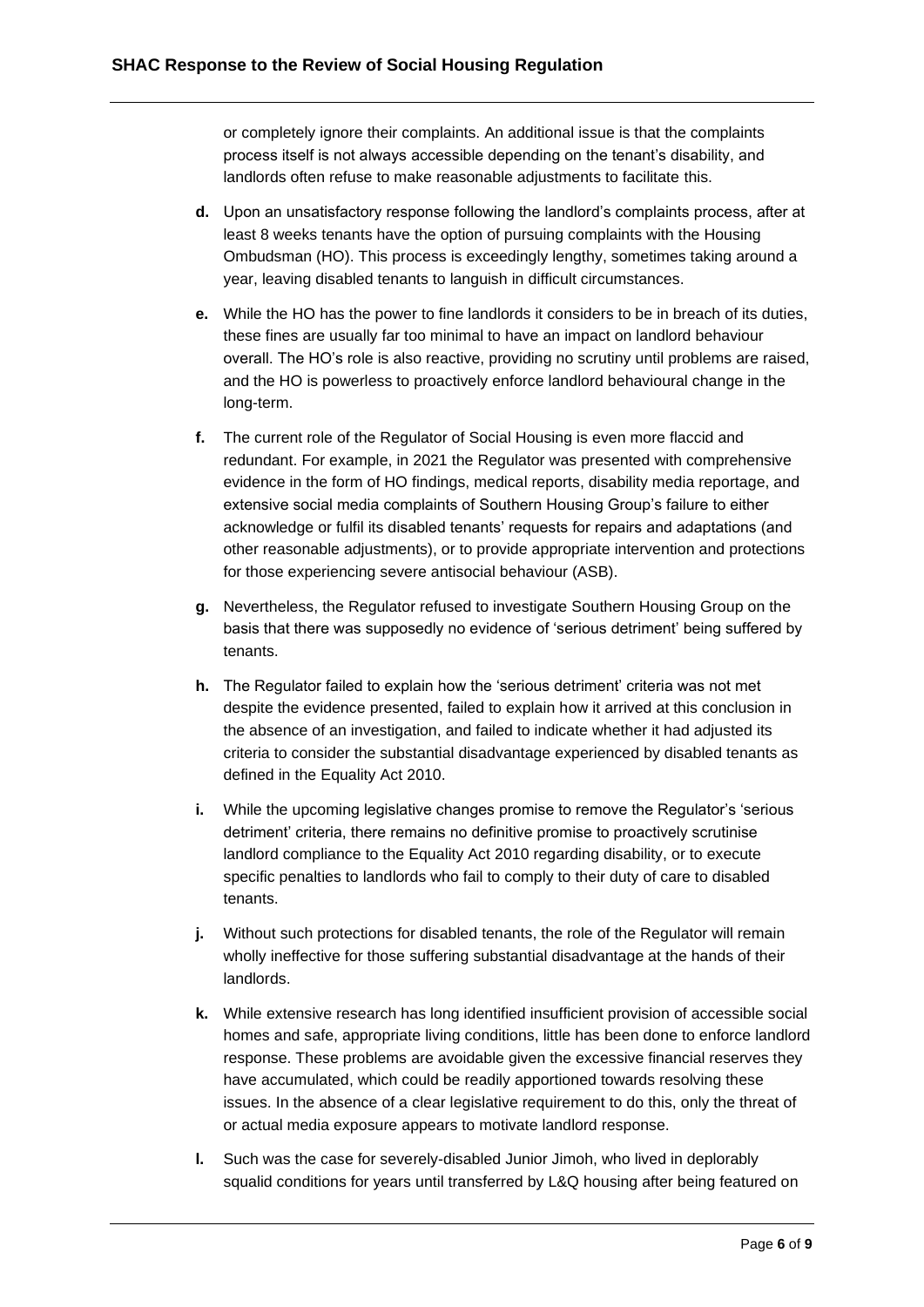ITV. Meanwhile, millions of disabled tenants who do not enjoy the benefit of such exposure are left to suffer.

- **m.** Current landlord policies often promise to employ a multiagency approach when supporting disabled tenants. However, as landlords are often brazenly nonadherent to their own policies, their engagement with external agents frequently fails to materialise. The outcome of this can be tragic, particularly in the area of ASB, as in the example of high-profile cases as follows:
	- **i.** Fiona Pilkington killed herself and her disabled daughter Francecca in 2007 after Leicestershire council failed to intervene appropriately following relentless ASB from neighbours.
	- **ii.** Three years later, David Askew, who had learning difficulties, was found dead of a heart attack outside of his home after suffering harassment from neighbours for a decade; his landlord was Peak Valley Housing Association. Though he died of natural causes, medical professionals involved at the time believed his death was related to the ASB.
	- **iii.** In 2018, Mark Smith, who had learning difficulties, was murdered after thugs overran his home in Chingford; his housing association had repeatedly refused to change the locks on his door to stop perpetrators from frequently invading his home.
	- **iv.** In 2021, despite pleas from both Sir Iain Duncan Smith and the local Safer Neighbourhood Police, Southern Housing Group refused to rehouse a Chingford family, which includes two disabled tenants, who had been subjected to violence and harassment from their immediate neighbours for five years.
	- **v.** In all above incidents, multiagency failure was an issue. However, if landlords are mandated to fulfil their duty of care to disabled tenants and legally required to exercise appropriate use of their powers under the Anti-Social Behaviour, Crime and Policing Act 2014 on behalf of disabled tenants, events such as the above would be far less likely to occur.
- **n.** Over the last year, SHAC has become increasingly aware of landlords who take a punitive approach to disabled tenants with legitimate complaints. This can take the form of punishing disabled tenants by ignoring their repair requests or taking a long time to complete them, blaming them for their living conditions or falsely accusing them of ASB when they are in fact the victim.
- **o.** This bullying and harassing behaviour has continued unchecked for years because landlords know that the current legislative infrastructure provides no inspection to prevent or penalise such activities. Many disabled people do not have the practical or financial resources to pursue their complaints through the legal system, which itself often fails to recognise the seriousness of such complaints when presented judicially.
- **p.** If the government is serious about social housing reform it cannot disregard the needs of disabled tenants who are at particular risk when subjected to poor landlord conduct. It is our strong view that the government has a moral and practical duty to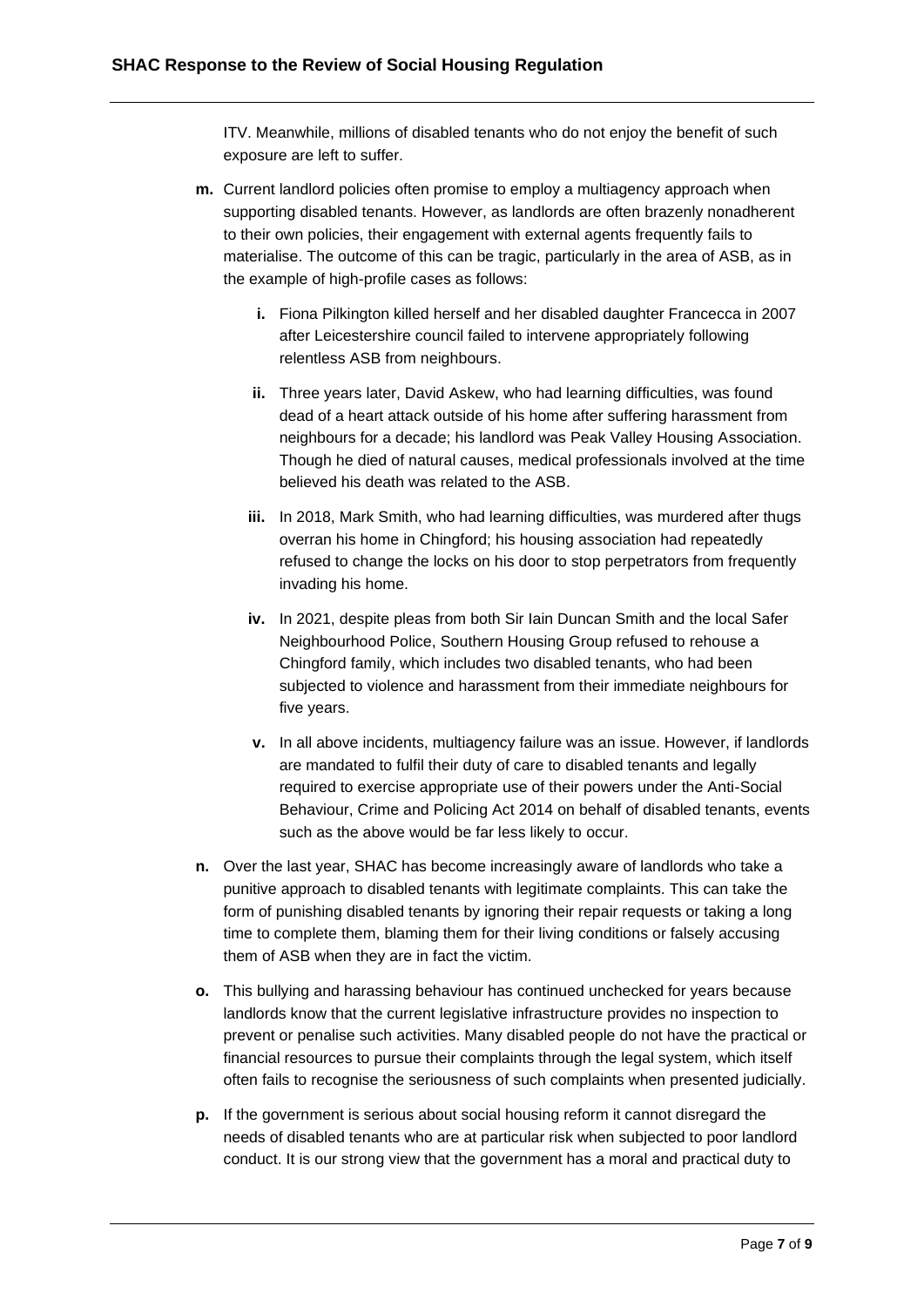ensure landlord compliance to the Equality Act 2010, specifically protecting disabled tenants in social housing regulation.

**q.** Future regulation must provide clear accountability for landlords in how they engage and respond to their disabled tenants, and enforcements when they fail to do so effectively, while also providing disabled tenants with ready access to remedy when breaches occur.

#### **5. Service charges need to be regulated.**

- **a.** SHAC has long received frequent and sometimes shocking reports about problems with service charges. Some landlords are clearly worse than others. However, across the sector it is evident that tenants and residents are getting a raw deal. HAs do not appear to have either the ability or the will to manage this aspect of their business responsibly.
- **b.** HAs collected £1.5 billion in service charge income last year. They claim to have spent more than this on the services delivered, but a body of evidence provided to SHAC by our members demonstrates that HAs do not have accurate systems for tracking the services delivered, nor for billing.
- **c.** There is a substantial cost to the public purse involved. Many HA tenants and residents pay their service charge wholly or partly through Universal Credit (UC). There is however no system in place by the Department for Work and Pensions to scrutinise the legitimacy of service charge billing by landlords.
- **d.** Tenants and residents who pay their own service charges are reluctant but willing to spend the time required to analyse the cost of services, identifying errors, and then attempt to get refunds. No-one is scrutinising the legitimacy of the service charges paid through the benefits system.
- **e.** SHAC compiled a report on the abuse of the service charging mechanism by housing associations. This is attached as Appendix I, but in summary we found:
	- i. Double or sometimes multiple charging for a service.
	- ii. Charges for services never delivered.
	- iii. Charges for services that would be impossible to deliver, for example lift maintenance in homes without lifts.
	- iv. Charges for services that were in fact being provided by the local council, for example refuse collection.
	- v. Unexplained charges, in that even the landlord when pressed could not explain what the charge was for.
	- vi. Difficulties getting itemised bills for services and supplier receipts, even where the law required the landlord to produce them; and the law does not give every type of tenant the legal right to inspect invoices and receipts.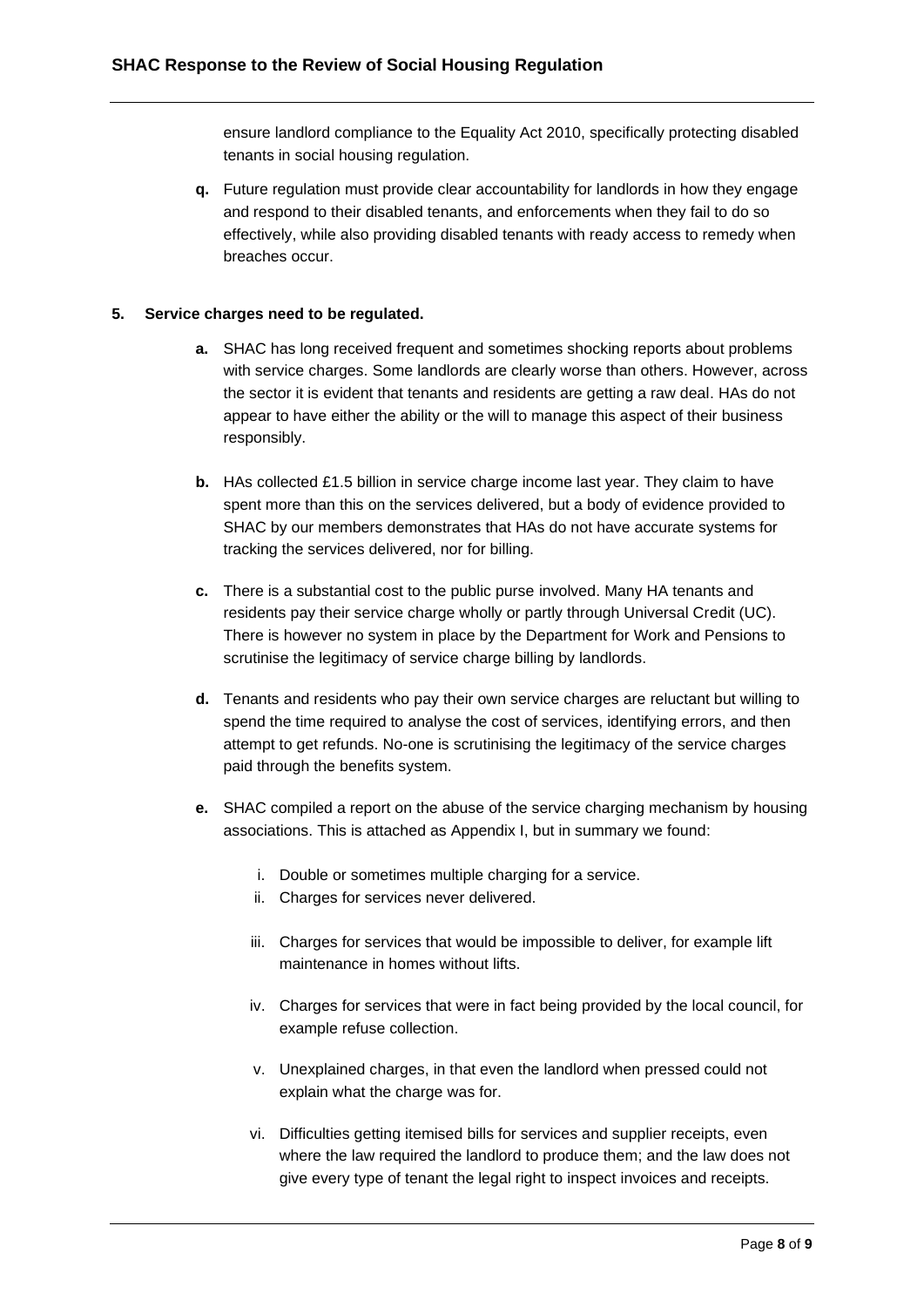- vii. Difficulties getting the landlord to engage with tenants and residents attempting to highlight overcharging (the incidents of undercharging far outweigh undercharging). Tenants lodge a call with the helpline and are promised that someone from the finance department will return their call, but the promised call does not happen, and when they call back, are told that there is no record of the original call. This is then repeated. We believe this is deliberate. When tenants call the alternative number in order to pay their rent, it is answered and dealt with immediately.
- viii. Even where a landlord admits an error and promises to refund, there is no set timescale, and refunds sometimes take years to apply, or never appear at all, even when ordered by the Ombudsman or FTT.
- ix. There is no regulation of the mark-up that is acceptable where service provision is sub-contracted. The worst example provided to SHAC with evidence was a mark-up of over 2000% (this arrived after publication of the Service Charge Abuse report so is not included).

#### **In Conclusion**

SHAC supports the idea that of the provision of safe, of good quality housing, and appropriate services to tenants and residents across all tenures, and access to safe, decent affordable homes in sufficient numbers for those who need them.

We believe that if government genuinely wishes to meet these aims, it needs to carry out widespread reform to the UK housing model because it cannot be achieved just by tweaking one element – in this case the Regulator.

SHAC

9 December 2021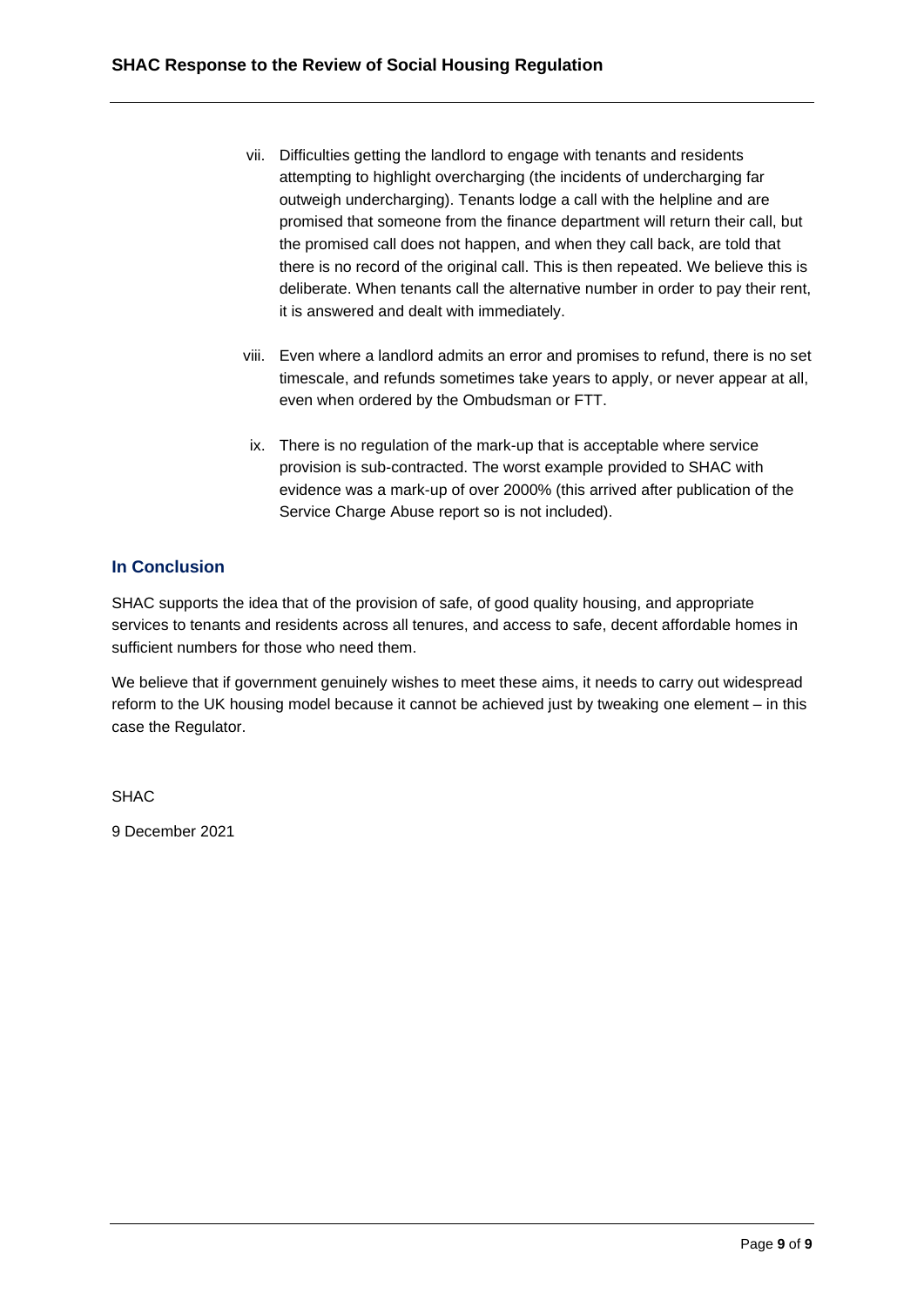**SHAC Response to the Review of Social Housing Regulation**

**Appendix I - Report on the Abuse of the Service Charge System by Housing Association Landlords**



# **The Social Housing Action Campaign**

# **Report on the Abuse of the Service Charge System by Housing Association Landlords**

**March 2021**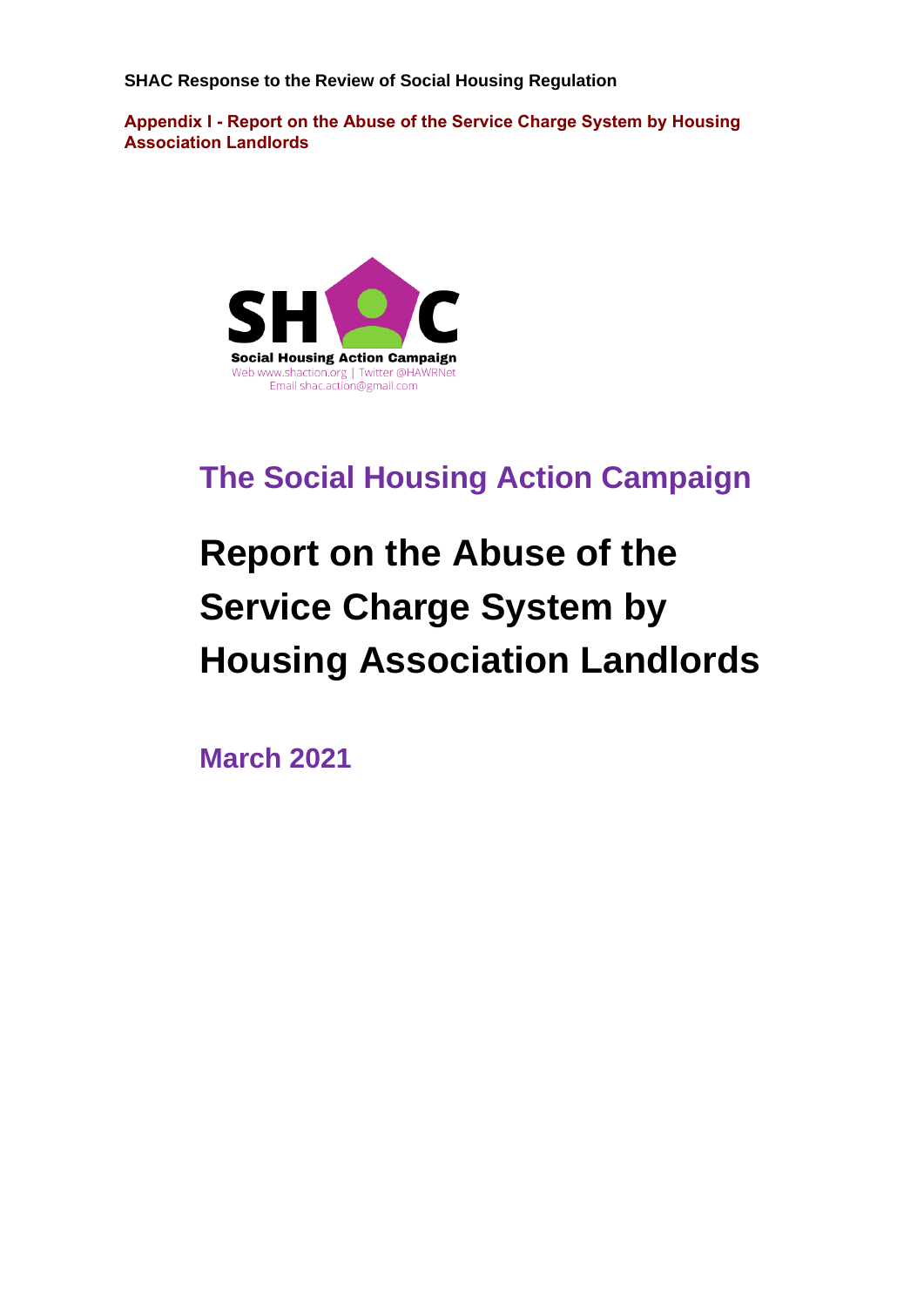# Index

| 1. |              |  |  |  |  |  |
|----|--------------|--|--|--|--|--|
| 2. |              |  |  |  |  |  |
| 3. |              |  |  |  |  |  |
| 4. |              |  |  |  |  |  |
|    |              |  |  |  |  |  |
|    |              |  |  |  |  |  |
| 5. |              |  |  |  |  |  |
| 6. |              |  |  |  |  |  |
|    | a)           |  |  |  |  |  |
|    | b)           |  |  |  |  |  |
|    | $\mathbf{C}$ |  |  |  |  |  |
|    | d)           |  |  |  |  |  |
|    | e)           |  |  |  |  |  |
|    | f            |  |  |  |  |  |
|    | g)           |  |  |  |  |  |
|    | h)           |  |  |  |  |  |
|    | i)           |  |  |  |  |  |
|    | j)           |  |  |  |  |  |
|    | $\mathsf{k}$ |  |  |  |  |  |
| 7. |              |  |  |  |  |  |
| 8. |              |  |  |  |  |  |
|    |              |  |  |  |  |  |
|    |              |  |  |  |  |  |
|    |              |  |  |  |  |  |
|    |              |  |  |  |  |  |
|    |              |  |  |  |  |  |
|    |              |  |  |  |  |  |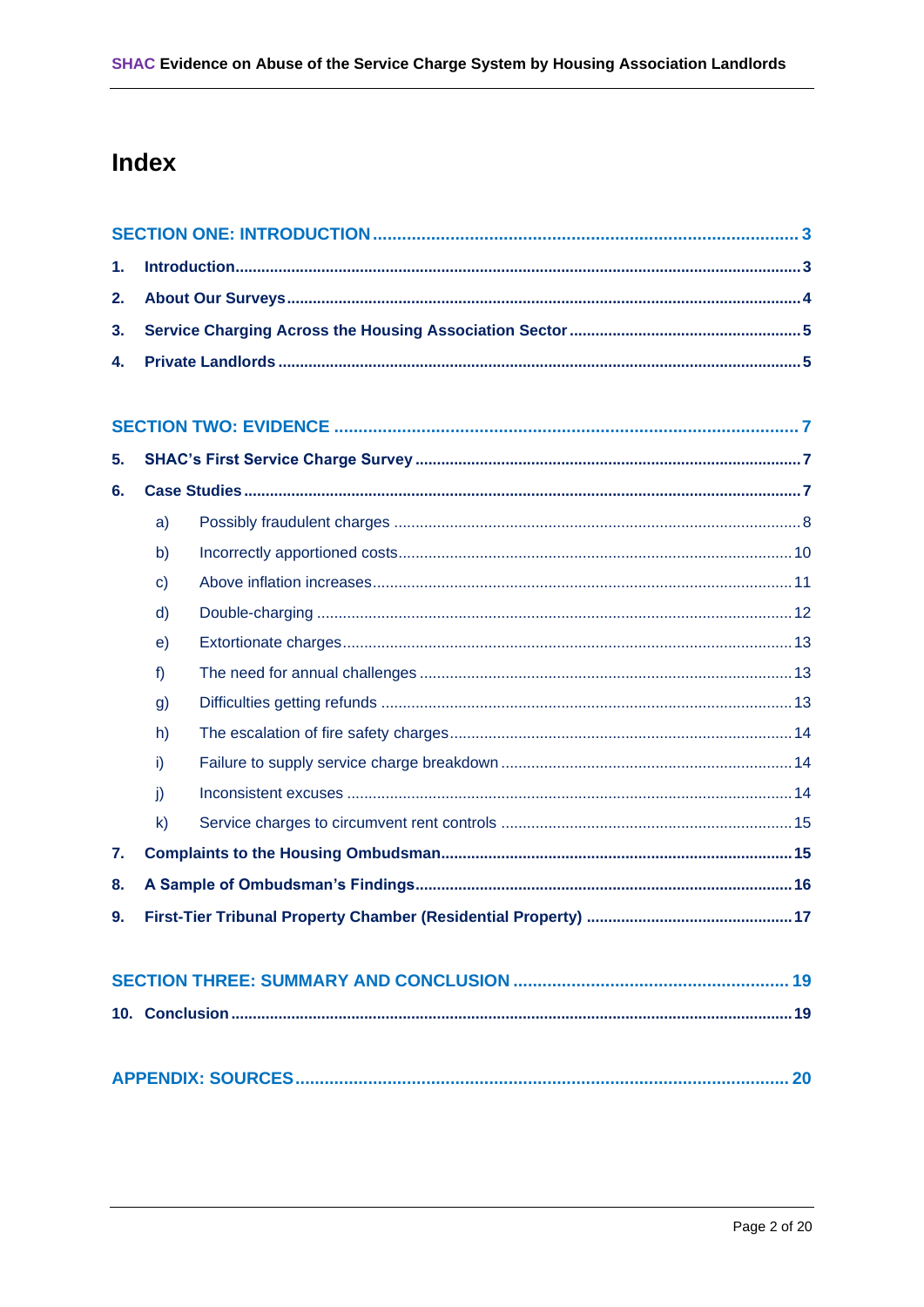## <span id="page-11-0"></span>**SECTION ONE: INTRODUCTION AND CONTEXT**

#### <span id="page-11-1"></span>**1. Introduction**

The Housing Quality Network's advert for a service charge workshop declares that

*"Whilst rent arrears are always hitting the press, many organisations spend hundreds of thousands of pounds on providing services. But few recover the full costs from their tenants and leaseholders."*

Housing Quality Network<sup>1</sup>

Hundreds of thousands of tenants and residents across the UK would beg to differ. They would say that tenants and residents are being systematically financially abused through housing association service charging.

The evidence we have collected through two surveys over the last six months shows that housing associations are wrongly, possibly fraudulently, extracting money from tenants and residents. Landlords are getting away with the abuse because the field is firmly tilted in their favour. The imbalance in power is achieved through:

#### ● **Invisibility: The majority of service charges are not scrutinised**

Bills are not scrutinised because the tenant or resident is receiving benefits which in some cases go straight to the landlord. In 2013, Government introduced Universal Credit which does not differentiate the housing element from other aspects of the benefit payment making it even more difficult to understand how much money is delivered to housing associations from the benefits system<sup>2</sup>. Other factors preventing scrutiny arise from tenants and residents' own circumstances, for example language barriers.

#### ● **Sloppy and vague record keeping**

Poor record keeping serves the landlord by making it difficult for tenants and residents to fully understand how the charges have been arrived at.

#### ● **Inaccuracy and inadequate mechanisms for apportioning costs**

Tenants and residents find that their bills are beset with errors in favour of the landlord. Where they live in maisonettes or blocks of flats, they find that they are paying a disproportionate share of the cost of communal services;

● **Attrition to prevent tenants and residents addressing errors** Landlords ensure that tenants and residents are deterred from using the complaints systems by turning it into a 'war of attrition' with any tenant or resident who wants to

<sup>&</sup>lt;sup>1</sup> Housing Quality Network 'Setting Service Charges and Maximising Income' workshop advert [https://hqnetwork.co.uk/service-charges---setting-service-charges-and-maximising-income-a-practical](https://hqnetwork.co.uk/service-charges---setting-service-charges-and-maximising-income-a-practical-workshop/)[workshop/](https://hqnetwork.co.uk/service-charges---setting-service-charges-and-maximising-income-a-practical-workshop/)

<sup>&</sup>lt;sup>2</sup> Department for Work and Pensions Statistical Release November 2013 [https://assets.publishing.service.gov.uk/government/uploads/system/uploads/attachment\\_data/file/256658/sta](https://assets.publishing.service.gov.uk/government/uploads/system/uploads/attachment_data/file/256658/stats_summary_nov13.pdf) [ts\\_summary\\_nov13.pdf](https://assets.publishing.service.gov.uk/government/uploads/system/uploads/attachment_data/file/256658/stats_summary_nov13.pdf)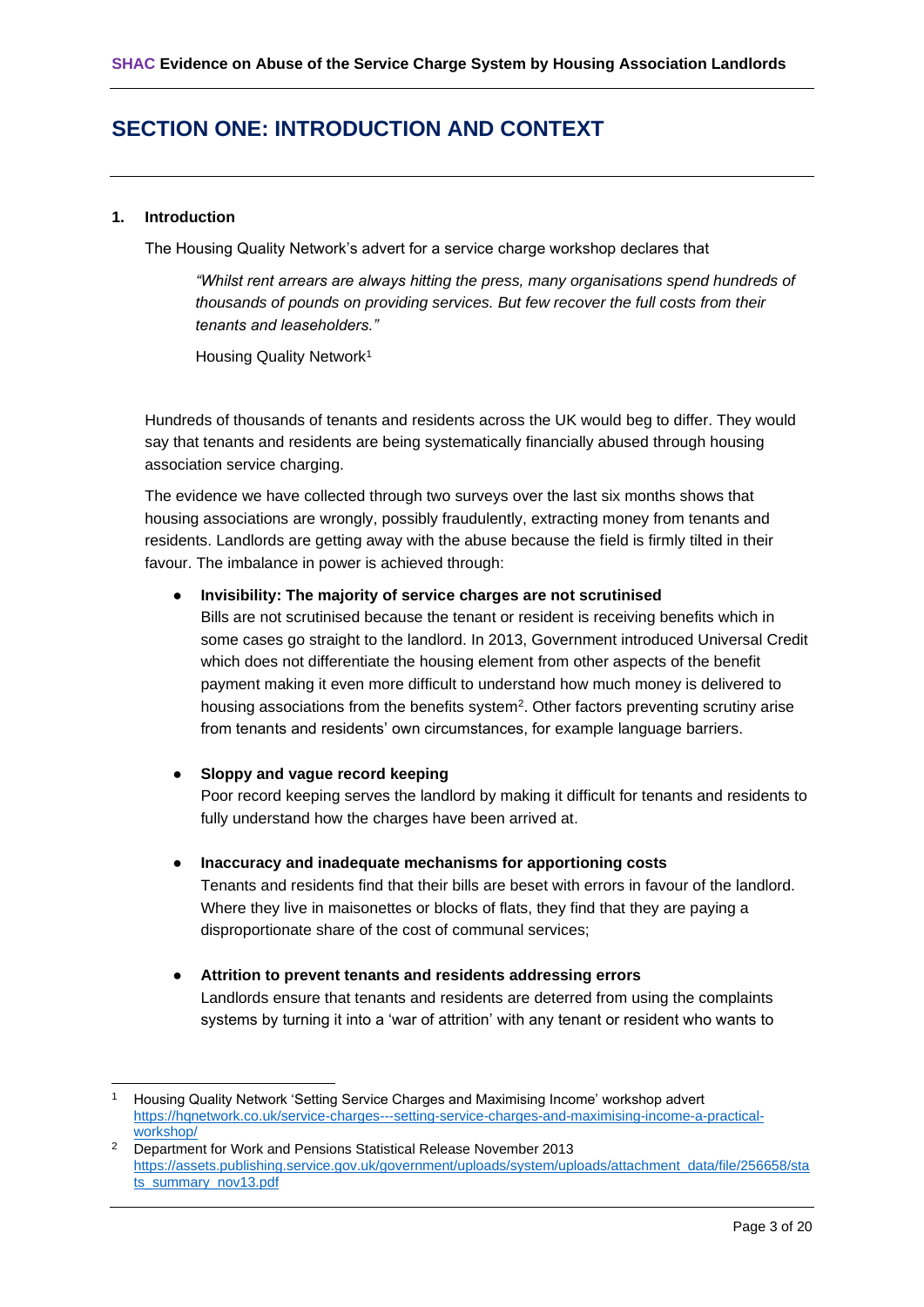report an issue. As an illustration of the difficulties faced, one resident attempting to assert their legal right to an itemised breakdown of service charges wrote in frustration:

o **London & Quadrant resident (Ref TAC014)** *"I contacted the service charge team* [for a breakdown of charges] *multiple times - originally on 05/05/2020, then on 24/08/2020 I made a formal Section 22 request. I received nothing so I sent follow ups on 27/08/2020, 28/08/2020, 15/09/2020, 28/09/2020, 21/10/2020 and a formal complaint on 14/10/2020 which has still not been addressed well past the deadline."*

#### **Institutional barriers making remedy largely inaccessible**

For those whose complaint is within a Tribunal remit, the option remains to go to court. In other cases, they may be able to approach the Housing Ombudsman. Both processes however are highly challenging and bureaucratic.

Broadly, the law stipulates that a person should only be liable for service costs where the cost has been reasonably incurred and carried out to a reasonable standard (Landlord and Tenant Act 1985<sup>3</sup>). Section 22 of the Act also say says that where a tenant, or the secretary of a recognised tenants' association, has obtained summary of relevant costs they can ask the landlord in writing to provide reasonable facilities for inspecting the accounts, receipts and other documents supporting the summary, and for taking copies or extracts from them. However, one repeated complaint made to SHAC is that housing associations do not feel compelled to comply with these sections of the law.

o **Hexagon Housing (Ref NGC018)** The resident lives in a large block and is one of a small group of around 30 shared owner residents. Hexagon is both landlord and managing agent for these residents. The resident describes the service charges over the last few years as *"increasing and less than transparent"*. Attempting to interrogate the charges has been fraught with problems. The landlord supplied only a subset of receipt and invoices, and documentation for some of the major cost items such as buildings insurance has been absent. The residents have engaged with the landlord on multiple occasions, with meetings and with formal complaints. They have involved local councillors and the MP, but are still battling.

Our conclusion is that the service charge system needs a root and branch review, with stronger legislation to protect tenants and residents. Access to justice needs to be improved. Regulatory and remedial institutions need to have greater power to force changes in recording systems, as well as rapid refunds where errors are identified.

#### <span id="page-12-0"></span>**2. About Our Surveys**

Evidence for this report was collated through an online snapshot survey in 2020. In March 2021, we launched a more detailed evidence-gathering exercise which allowed tenants and residents to report overcharging or phantom charging through an online system. Respondents were asked to send supporting evidence by email to SHAC.

<sup>3</sup> Landlord and Tenant Act 1985<https://www.legislation.gov.uk/ukpga/1985/70>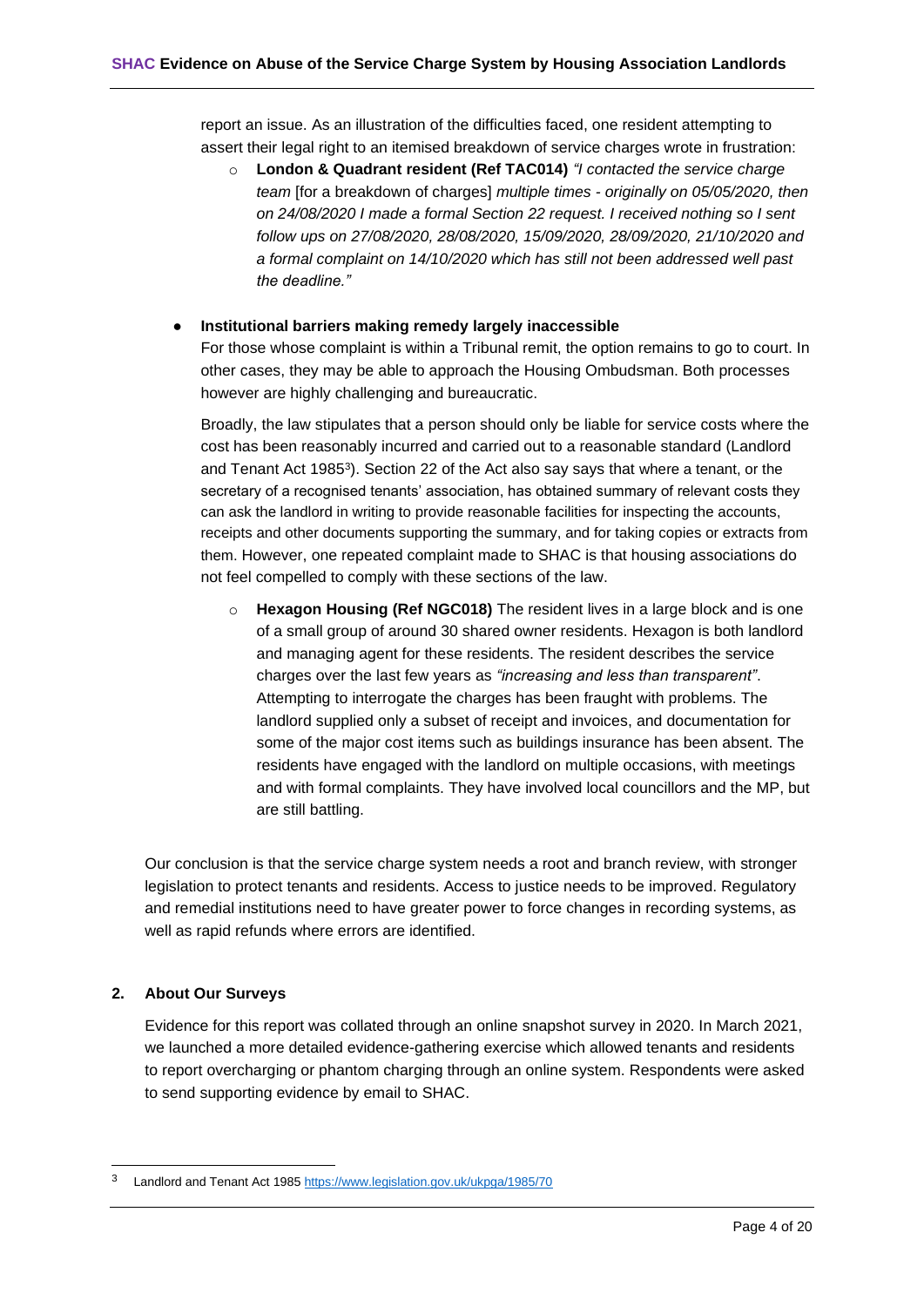Where the evidence was compelling, SHAC followed up with further correspondence or telephone discussions with the respondent. There were also two cases which came through engagement on social media rather than the online survey.

In total, almost 60 case studies were collected, far outstripping our expectations. Eighteen case studies are featured in this report, all from tenants and residents across eleven housing association landlords. These cases have been selected because they are particularly illustrative of the problems reported to SHAC.

We have supported our own findings by highlighting a sample of cases from the Housing Ombudsman and the First Tier Tribunal (Residential Property).

We have endeavoured to ensure that all statements made in this report are made in good faith, and supported by documentary evidence where possible.

**SHAC would like to put on record our thanks to everyone who helped with this report, whether by submitting evidence or otherwise providing support. Although not all cases were subsequently used in the report, each one adds to the body of information and collective supporting evidence.**

This report starts with context on service charging across the sector, then provides evidence to support our findings. It concludes with an appeal for action to address the service charging scandal.

#### <span id="page-13-0"></span>**3. Service Charging Across the Housing Association Sector**

The housing association sector collected a total of £1.4 billion in service charges from tenants and residents in 2019/20 according to the Regulator of Social Housing's Global Accounts<sup>4</sup>.

According to the same accounts, the sector spent £1.7 billion on providing services, so even by their own figures, housing associations are getting it wrong. This discrepancy raises a serious question about the management of service charging and the reliability of data reported to the Regulator.

It is impossible to establish what proportion of this income was erroneously charged either by the landlord or sub-contractor, or fraudulently levied for services that were never provided. This would require investigative powers and authority beyond those available to SHAC.

#### <span id="page-13-1"></span>**4. Private Landlords**

Problems with service charging affect residents of private corporate landlords too. An article in the Financial Times entitle *"We are trapped': residents hit with soaring charges at luxury London homes"* featured Ballymore leaseholders who had experienced service charge hikes of 10%-15% per annum<sup>5</sup>.

In highlighting the article to SHAC, a housing association resident noted that they had bills on a par with those in Ballymore dwellings, but without the *"various on-site facilities, including a* 

<sup>4</sup> Regulator of Social Housing Global Accounts (2019/20) [https://www.gov.uk/government/publications/2019](https://www.gov.uk/government/publications/2019-global-accounts-of-private-registered-providers/2019-global-accounts-data-file-introduction-and-statements) [global-accounts-of-private-registered-providers/2019-global-accounts-data-file-introduction-and-statements](https://www.gov.uk/government/publications/2019-global-accounts-of-private-registered-providers/2019-global-accounts-data-file-introduction-and-statements)

<sup>5</sup> Financial Times, (13 March 2021), 'We are trapped', [https://www.ft.com/content/b135b814-dc9e-4abc-bb64](https://www.ft.com/content/b135b814-dc9e-4abc-bb64-f378d11179d8?shareType=nongift) [f378d11179d8?shareType=nongift](https://www.ft.com/content/b135b814-dc9e-4abc-bb64-f378d11179d8?shareType=nongift)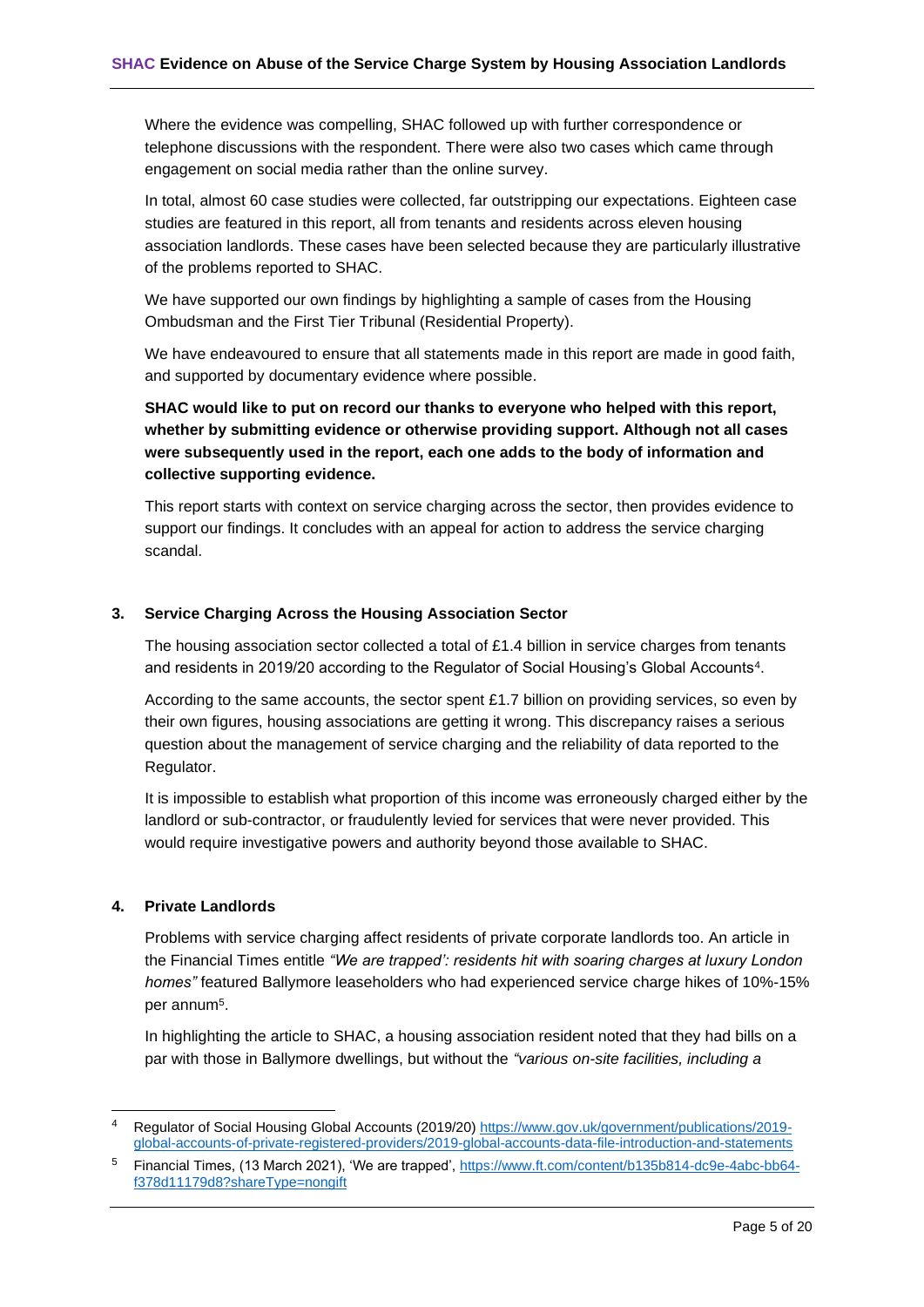*Jacuzzi, sauna and sky-high swimming pool"* that the Ballymore residents enjoyed. Nonetheless, it highlights that tenants and residents are financially exploited across both housing tenures.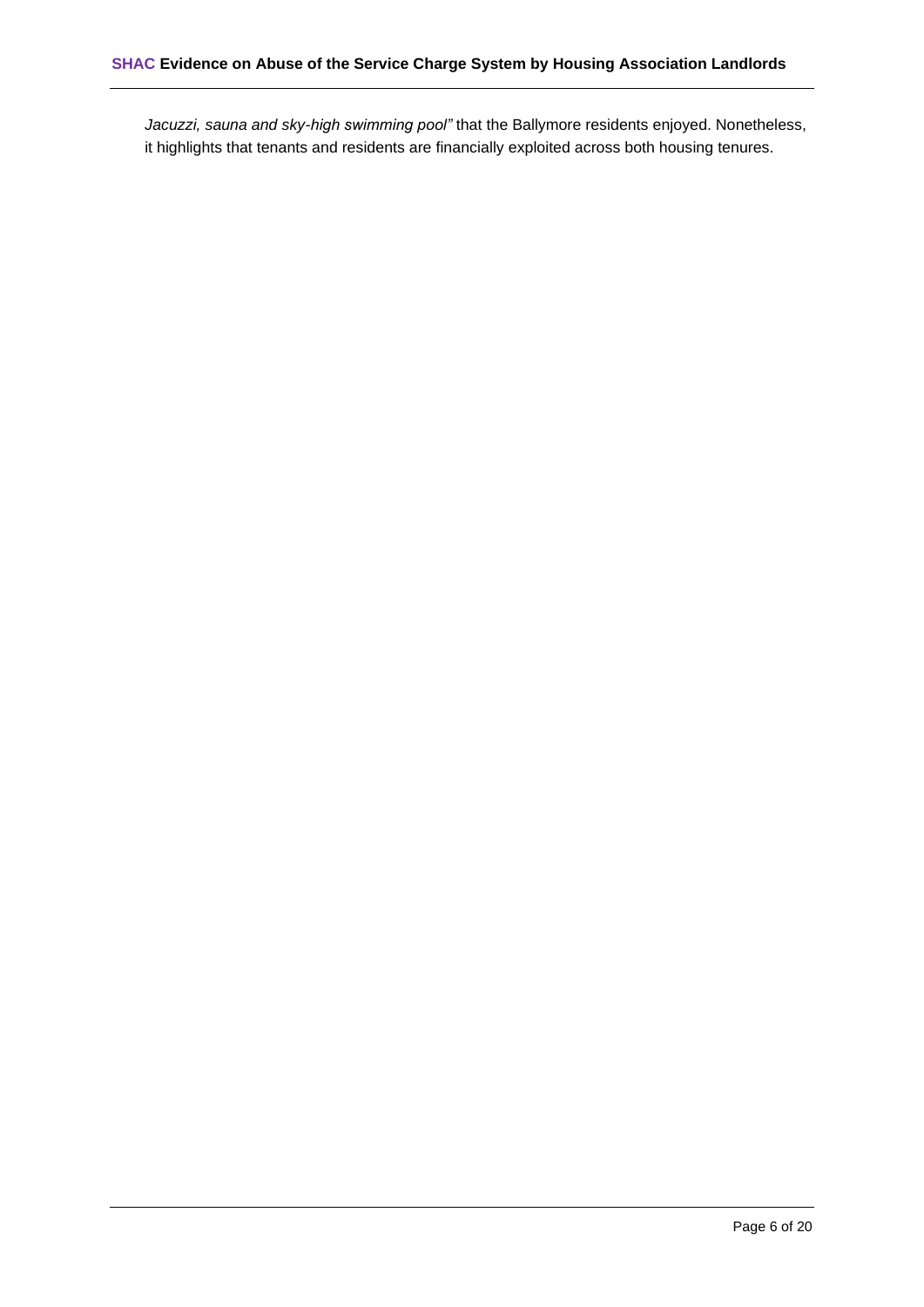# <span id="page-15-0"></span>**SECTION TWO: EVIDENCE**

#### <span id="page-15-1"></span>**5. SHAC's First Service Charge Survey**

After receiving a number of complaints about charges, SHAC carried out a snapshot service charge survey in 2020. Although the number of responses were small compared to the size of the sector, our research showed that:

- **Around 40% of tenants and residents had experienced service charges increases which vastly outstripped inflation.** Service charge bills had more than doubled between 2018 and 2019 for around 15% of respondents. More than a third of respondents had to meet a 10% to 29% rise in bills over the same period. A further third had to meet service charge increases ranging between 30% and 100%.
- **Around 52% of respondents had been overcharged compared to just 16% who had ever been undercharged.** The error rate in favour of the landlord is therefore more than three times higher than it is in favour of the tenant or resident. The most that any respondent had been undercharged was £800, which contrasts with a £6,000 maximum overcharge amongst respondents.
- **There was also a large discrepancy in the scale of overcharging compared to undercharging.** Errors which increased the bill between 1% and 10% were found in 12% of cases, between 11% and 50% of the bill were present in a third of cases, between 51% and 100% of the bill in almost half the cases, and 12% of respondents had errors which more than doubled their bill. By contrast, none of the undercharging errors exceeded 20% of the bill.
- **Tenants and residents who pay their bills struggle to get reimbursed even if an error is identified.** Around 70% of overcharged respondents had not yet been reimbursed, and around 35% were still battling between 12 months and two years after the billing date. In all cases of undercharging, the landlord had recouped the loss.
- **Landlords pass on supplier cost increases, but rarely if ever pass on efficiency savings.** In both cases, the financial benefit leans toward the landlord. Around 5% of respondents had been informed of efficiency savings, but only a quarter of these received lower bills as a result. By contrast, a fifth of respondents had been informed of supplier cost increases, all resulting in higher bills.

#### <span id="page-15-2"></span>**6. Case Studies**

The snapshot survey was followed up with more detailed evidence gathering by way of case studies. Each case study presented below has been selected as illustrative of a particular aspect of problems experienced by tenants and residents with service charges.

It is worth bearing in mind that in each case, the respondent was just one of a number of people affected, and in some cases, the mischarging applied to entire estates.

One participant wrote:

*"My experiences with the Housing Ombudsman and Property Tribunal have been less than satisfactory, but the latter did force YHG's* [Your Housing Group] *hand on at least one issue.*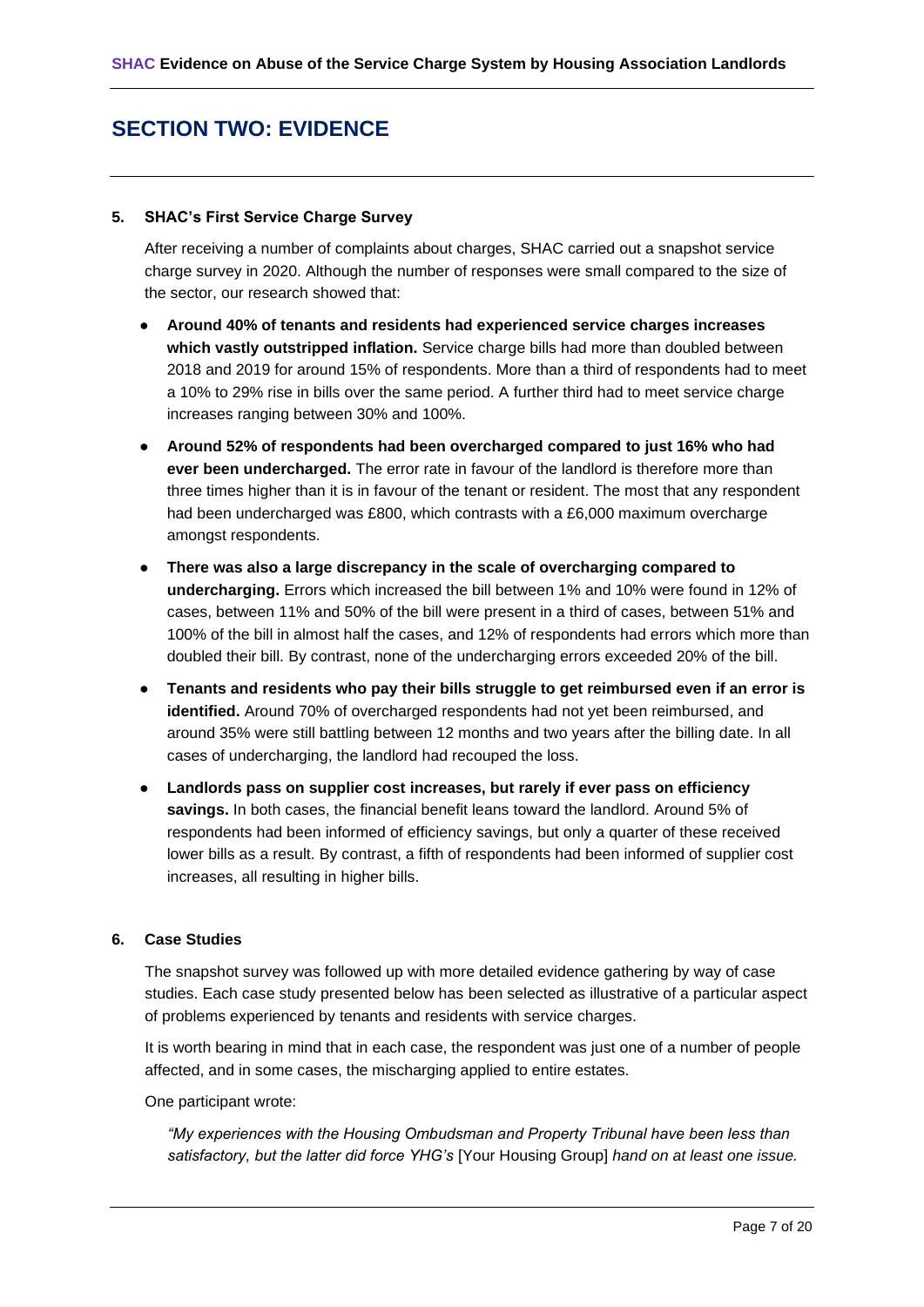*This resulted in a refund of some charges and YHG decided to apply to all 92 residents in the block – and possibly more in other properties."*

Your Housing Group tenant (Ref DRC012)

Similarly, a Hyde tenant noted:

*"I live in a* [street] *property, I have my own street front door. It's taken 3 years to get them to stop charging me a block charge. There's roughly 37 properties that are Hyde's on this estate. Another resident, who was 2 doors down but had a different street address has been refunded all service charges for 18/19 with them being told it should not have been paid. I have been told I have had to pay."*

#### **Hyde tenant (Ref SAC013)**

In the supporting information supplied by those who provided evidence for our report, it was clear in all cases that the problem affected not just the complainant, but other tenants in a block, street, or sometimes entire estate. The cases should be read as the tip of an iceberg.

#### <span id="page-16-0"></span>**a) Possibly fraudulent charges**

Alleging fraud is a serious matter, and not something that we would do lightly. However, we are repeatedly led to this conclusion, based on the evidence supplied.

Correspondence between a SHAC member and their landlord illustrates this point powerfully. It is almost impossible not to interpret the events as fraud by a sub-contractor which has been enabled rather than challenged by the landlord.

**Southern Housing Group (Ref MSC005)** The resident sent the following complaint to Southern:

*"An issue was raised by residents for the group to investigate which involved a concern that your contractor had billed us for items that did not appear to have been replaced. Those items were either a) replaced, in which case there should be a charge, or b) not replaced in which case there shouldn't be a charge. There is no grey area. It is very easy to check if something has been replaced and in this case if that something is even present.* 

*"The group* [Southern] *inspected the works and afterwards, on 2 occasions, decided that the charges were correct and reasonable. I of course challenged this as there was no sign of those items that they claim had been replaced and for which we were being charged for. I was astonished that the group thought it was reasonable to charge us for items not replaced.* 

*So either the group knew the items had not been replaced and decided to charge us which is a gross failure, or, the group did not know exactly what had been replaced but decided that charges were correct and reasonable without any knowledge of what work had been carried out, also a gross failure.*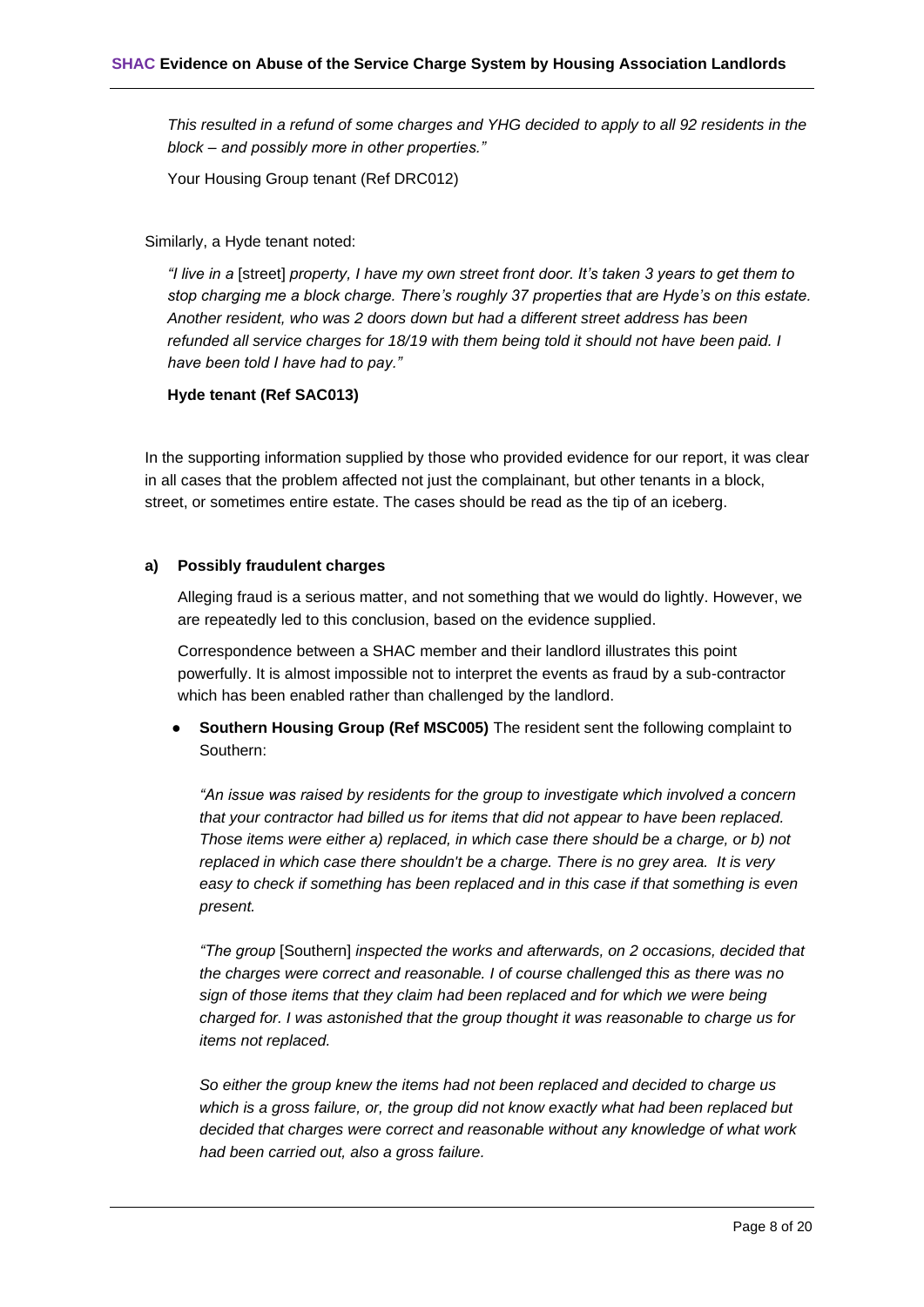*My complaint was very clear from the start and throughout the 10 months it took to resolve, why were we being charged for items not replaced?"* 

The tenant goes on to ask:

*"Why did it take 10 months to determine whether items had been replaced or not? Why did I have to keep challenging the groups position on this simple matter when the evidence was very clear that items had not been replaced? Why did your contractor attempt to charge for items not replaced? This is theft/fraud. Why did the group seem to be covering for the contractor and tried to convince me the charge was not fraudulent but that it was reasonable? Not once, but twice."*

And concludes that the whole experience has left them *"with very little confidence that your contractors are submitting the correct bills and I have no confidence in the group's ability to manage our service charge costs or deal with our complaints adequately."*

Southern eventually agreed to refund those items which they claim they replaced but didn't exist, but there was no apology despite the resident requesting one as part of the complaint.

- **Clarion Housing Group (Ref JBC007)** A communal electricity charge of £3,200 has been levied for a block of just nine flats. Clarion has failed to supply any bills to support this cost. The tenant has asked for up to date metre reading, but has only ever received estimated costs. The metre has only been read once in five years (November 2020). The tenant describes these communal electric costs as *"absolutely baffling"*, and says *"we have a timed light in the hallways that when pressed stays on for exactly 5 mins, emergency night light, dusk to dawn light out the front, and a sensor light at the rear. The only other electricity used is by the cleaner for approximately five minutes per visit. The costs do not fit the usage."*
- **Ability Housing (Ref KGC009)** The tenants have identified that supported housing costs are being levied to everyone on the estate, regardless of whether they are in supported housing or general needs accommodation.

Tenants in general needs properties are being asked to pay a charge of £9.95 per week (£517.40 per annum) for 'Intensive Housing Management'. The landlord says that it is entitled to make this charge in accordance the 2006 Rent Regulations, but appears to be applying it indiscriminately, regardless of whether the service is actually provided to the household or not.

The list of phantom services that Ability is charging for is growing. In *2019*, there were just two of these*.* The following year, another two were added by way of communal cleaning even though Ability had already agreed that there was no communal area, and a warden call even though there is no warden.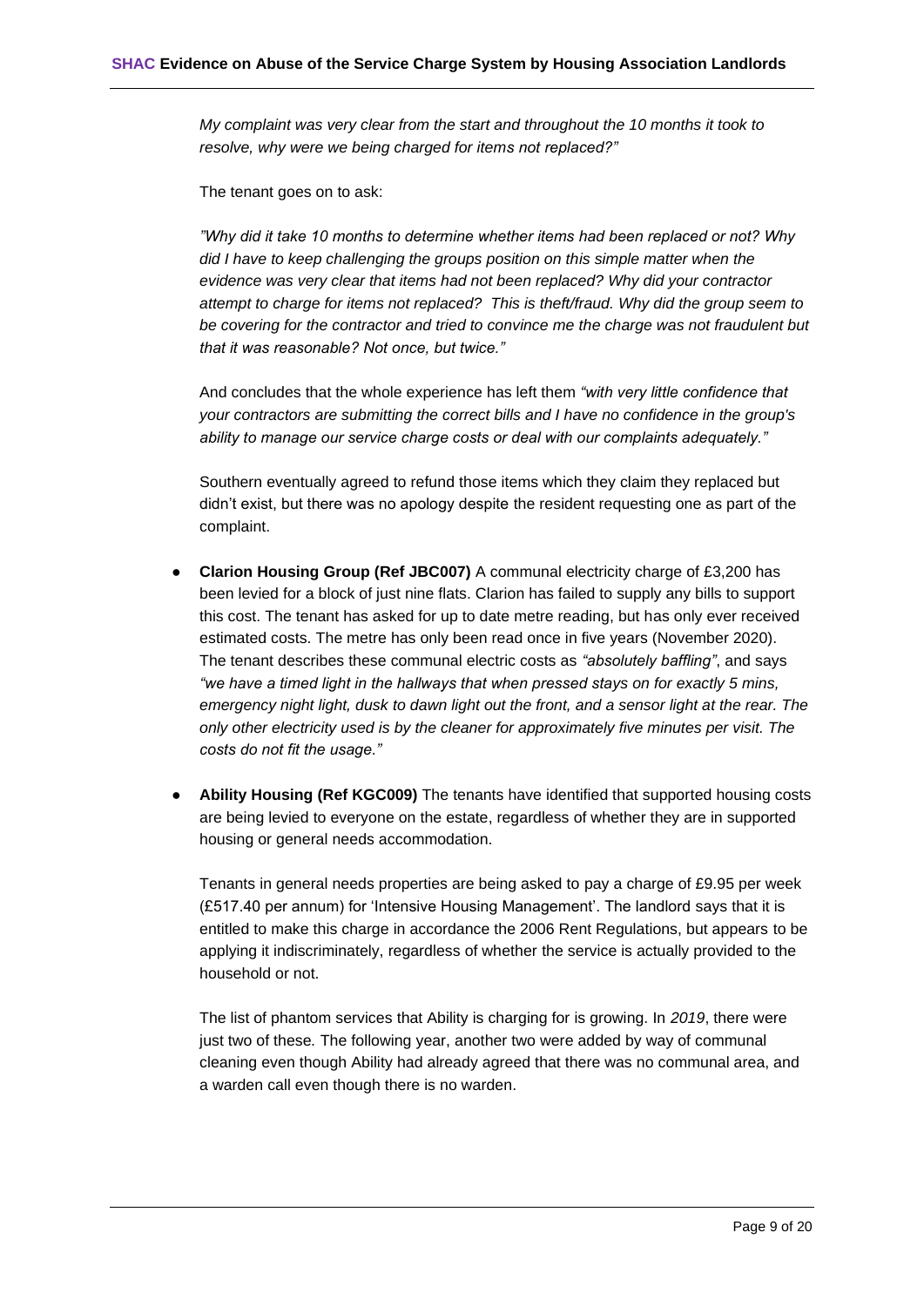It would be easy to gain the impression from this report that these problems only occur with the larger housing associations. However, the Hexagon case above and Housing for Women below highlight that the problems are present even in smaller landlords too.

• **Housing for Women (Ref HPC017)** The resident has engaged in a long and tedious battle with the landlord over a four-year period just to receive statements on service charges.

In 2018, the resident was informed that H4W would refund charges for the cleaning service due to having no cleaning. To date no refunds have been given, despite reminders.

Some of the charges also appear fraudulent.

For over eight years, those who wanted to park had to purchase and pay for a parking permit. However, many residents did not have cars, and therefore questioned the car parking service charge. They were told that the charge was for maintenance of the grounds. Then, the charge suddenly disappeared.

In particular, CCTV and rubbish collection have been major sources of contention. The CCTV is not functioning but residents are still being charged for it. H4W also charge specifically for refuse collection, although all collection of rubbish is carried out by the local council.

#### <span id="page-18-0"></span>**b) Incorrectly apportioned costs**

● **Clarion Housing (Ref JACRC001)** The block has 33 flats across 7 floors. The top 6th and 7th floor (18 flats) are shared-ownership leaseholders. A second block with around 20 flats neighbours this one.

Major redecoration works were announced in November 2020 with an estimated total cost of around £5,000. One of the residents received a spreadsheet with the quoted costs. However, the measurements in this quote are far higher than they should be, for example the carpet area is wrongly quoted as 755 square metres, but the block's carpeted area is actually 350 square metres.

The leasehold residents believe that not only are they being charged for their whole block but also for the neighbouring block.

There is a possible fraud here also. The tenant has been told that the tenants from the neighbouring block have had a rent increased which was attributed to the redecoration works, which suggests a duplication.

In February 2021, leaseholders received estimated service charges that show an increase from £100 to £400 per month. The majority of this is an increase for 'major works' of around £225 per month. This suggests that we could be paying this for several years, and that the total will amount to more than the suggested £5,000.

**Hyde Housing (Ref PMC006)** A tenant had been with Hyde Housing since January 1988 and had never before paid a service charge. Their block consists of two flats. The tenant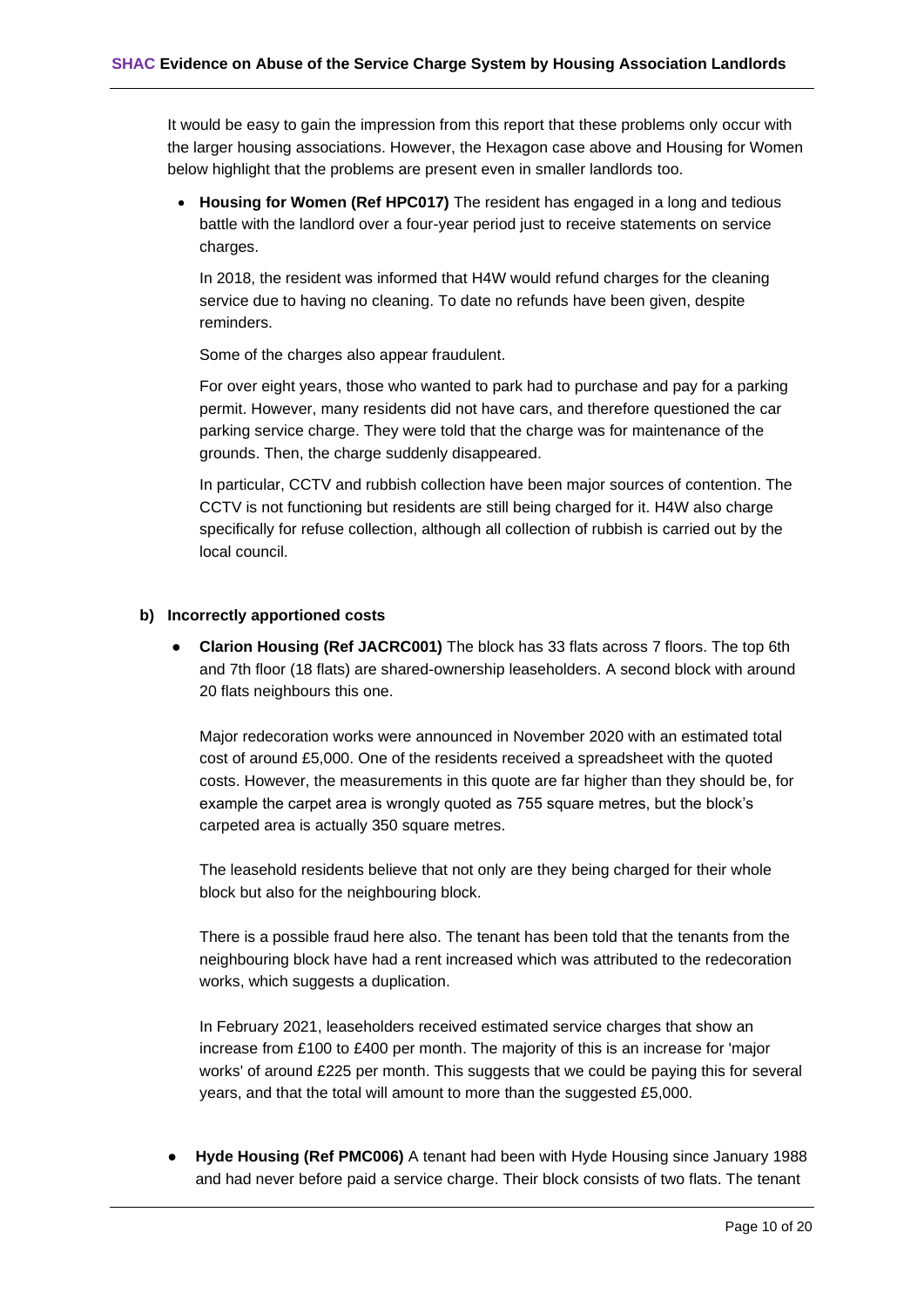is not a leaseholder and has not received any prior notification from Hyde about service charges.

In 2020, the tenant received a bill of £59.18 for cleaning bins and rubbish and a management charge of £52.96 for the tenant's property. Along with other items, the total service charge cost to the tenant amounts to £405.15. Hyde does not provide cleaning of bins and rubbish as the tenant lives in a street property.

#### <span id="page-19-0"></span>**c) Above inflation increases**

The rate at which service charges (and in some cases rents where these are not restricted in law) rise is above inflation in almost all the cases reported to SHAC. Occasionally the landlord will include an explanation, for example that 'major works' are being carried out, but often not. We have set out some examples below.

| Year | Rent    | <b>Service</b><br>Charge | <b>Total</b> | <b>Service Charge %</b><br>increase on previous year |
|------|---------|--------------------------|--------------|------------------------------------------------------|
| 2018 | £406.00 | £128.00                  | £534.00      |                                                      |
| 2019 | £421.04 | £161.27                  | £582.31      | 9.05%                                                |
| 2020 | £433.25 | £237.39                  | £670.64      | 15.17%                                               |
| 2021 | £440.18 | £347.49                  | £787.67      | 17.45%                                               |

● **Hyde Housing – (Ref SKC004)** Since 2018, the residents' bills have increased as follows:

The reasons for these vastly above-inflation increases are unexplained and have previously been challenged by residents.

● **Hyde Housing (Ref MFC008)**The case was reported by a shared ownership leaseholder who had dwelt in a Hyde Housing street property since March 2016. The initial service charges were reasonable, and the estimates provided by the landlord at the start of the year were not wildly different to the actual costs at the end of the year. However, since then, 'Management Costs' have increased as follows:

| Year          | <b>Estimated</b><br>Annual<br><b>Charge to</b><br>Leaseholder | <b>Actual Annual</b><br><b>Charge to</b><br>Leaseholder | % Actual to<br><b>Estimated Annual</b><br><b>Service Charge</b><br><b>Increase</b> |
|---------------|---------------------------------------------------------------|---------------------------------------------------------|------------------------------------------------------------------------------------|
| 2018/19       | £215.40                                                       | £436.66                                                 | 102.72%                                                                            |
| 2019/20       | £351.60                                                       | £1,613.81                                               | 358.99%                                                                            |
| 2020/21 (Est) | £437.04                                                       | September 2021                                          | N/A                                                                                |
| 2021/22 (Est) | £573.24                                                       | September 2022                                          | N/A                                                                                |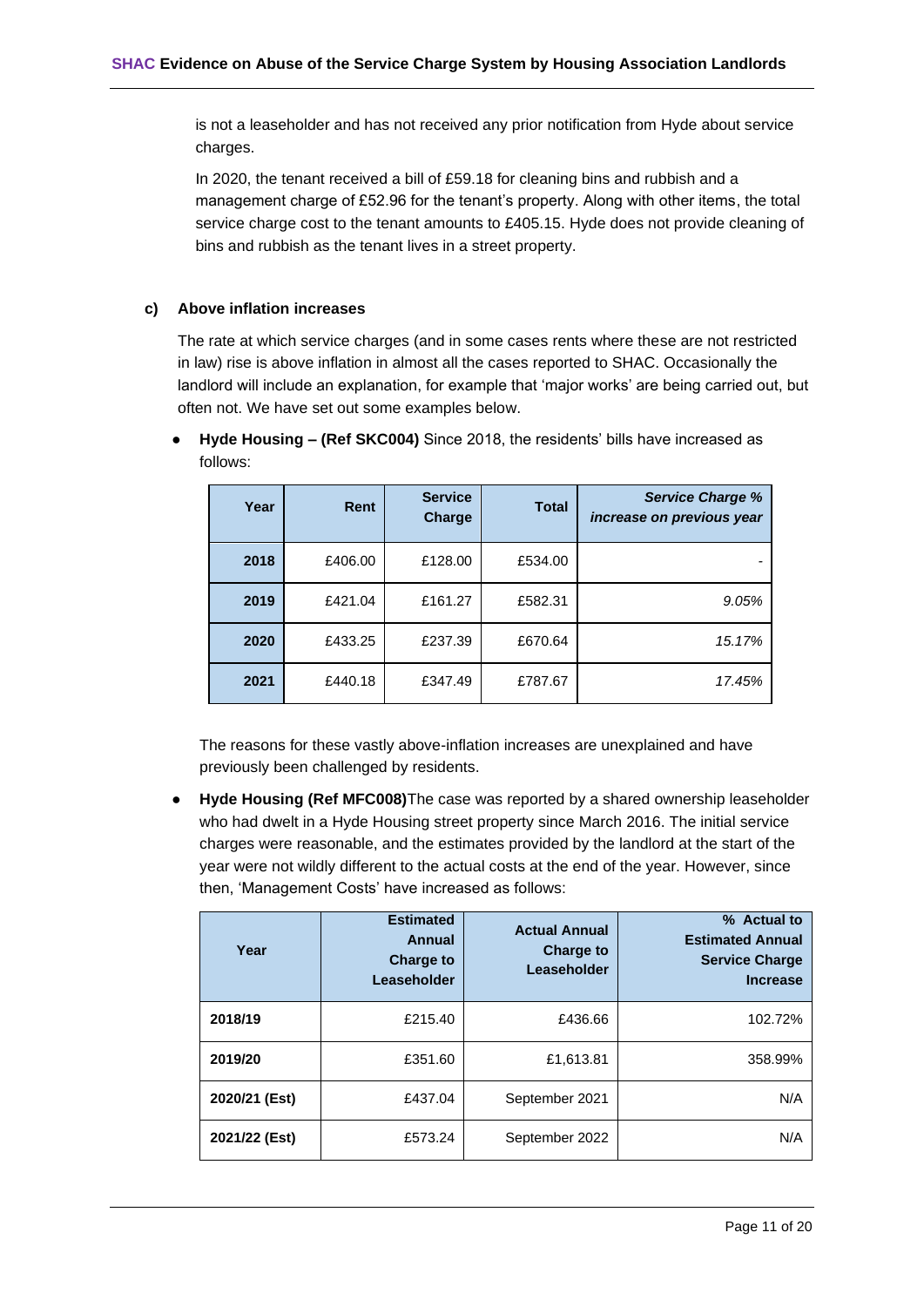● **One Housing Group – (Ref ESC016)** The shared ownership resident has a 40% share on a property and pays rent on the remaining 60%. Residents have had to absorb sharp hikes both in rents and service charges in some years. This includes one service charge jump of almost 70% when inflation stood at just 2.3% that year:

|         | <b>Rent</b> |                                          |                                    | <b>Service Charge</b>              |                                                |                                               |                                 |
|---------|-------------|------------------------------------------|------------------------------------|------------------------------------|------------------------------------------------|-----------------------------------------------|---------------------------------|
| Year    | Rent        | Change<br>on<br><b>Previou</b><br>s Year | $\frac{9}{6}$<br>Change<br>in Rent | Annual<br><b>Service</b><br>Charge | Change<br><b>on</b><br><b>Previous</b><br>Year | %<br>Change<br>in<br><b>Service</b><br>Charge | <b>CPIH</b><br><b>Inflation</b> |
| 2020/21 | £595.38     | £28.35                                   | 4.7%                               | N/A                                | N/A                                            | N/A                                           | 1%                              |
| 2019/20 | £567.03     | £20.18                                   | 3.5%                               | £2,531.4<br>5.                     | $-E270.15$                                     | $-10.67%$                                     | $-1.7%$                         |
| 2018/19 | £546.85     | £23.05                                   | 4.2%                               | £2,801.6<br>0                      | £98.64                                         | 3.52%                                         | 2.3%                            |
| 2017/18 | £523.80     | £13.80                                   | 2.6%                               | £2,702.9<br>6                      | £85.14                                         | 3.15%                                         | 2.6%                            |
| 2016/17 | £510.00     | £8.03                                    | 1.5%                               | £2,617.8<br>2                      | £201.05                                        | 7.68%                                         | 1%                              |
| 2015/16 | £501.97     | £12.24                                   | 2.4%                               | £2,416.7<br>$\overline{7}$         | £415.05                                        | 17.17%                                        | 0.4%                            |
| 2014/15 | £489.73     | £14.73                                   | 3%                                 | £2,001.7<br>$\overline{2}$         | $-E218.06$                                     | $-10.89%$                                     | $-1.5%$                         |
| 2013/14 | £475.00     | £0.00                                    | 0%                                 | £2,219.7<br>8                      | £1,499.7<br>9                                  | 67.56%                                        | 2.3%                            |
| 2012/13 | £475.00     | £0.00                                    | 0%                                 | £719.99                            | £0.00                                          | 0%                                            | 2.6%                            |

The years that show a decline in service charge are as a result of sustained challenges by residents.

● **London & Quadrant (Ref LVC015)** Residents in a block of seven flats had a 444% increase in the cost of communal cleaning for the block over a seven-year period. The cost increased from £195 in 2013/14 to the most recent estimate of £1,053 for 2021/22.

#### <span id="page-20-0"></span>**d) Double-charging**

● **Guinness Partnership (Ref JKC003)** The bill itemises 14 charges and the total bill for the block is £115,235 (2021/22). The item on the bill estimates Estate Service Costs at £63,385.

An accompanying note explains that estate service costs are *"the cost of maintaining the*  landscape and communal areas around blocks or communal gardens where this is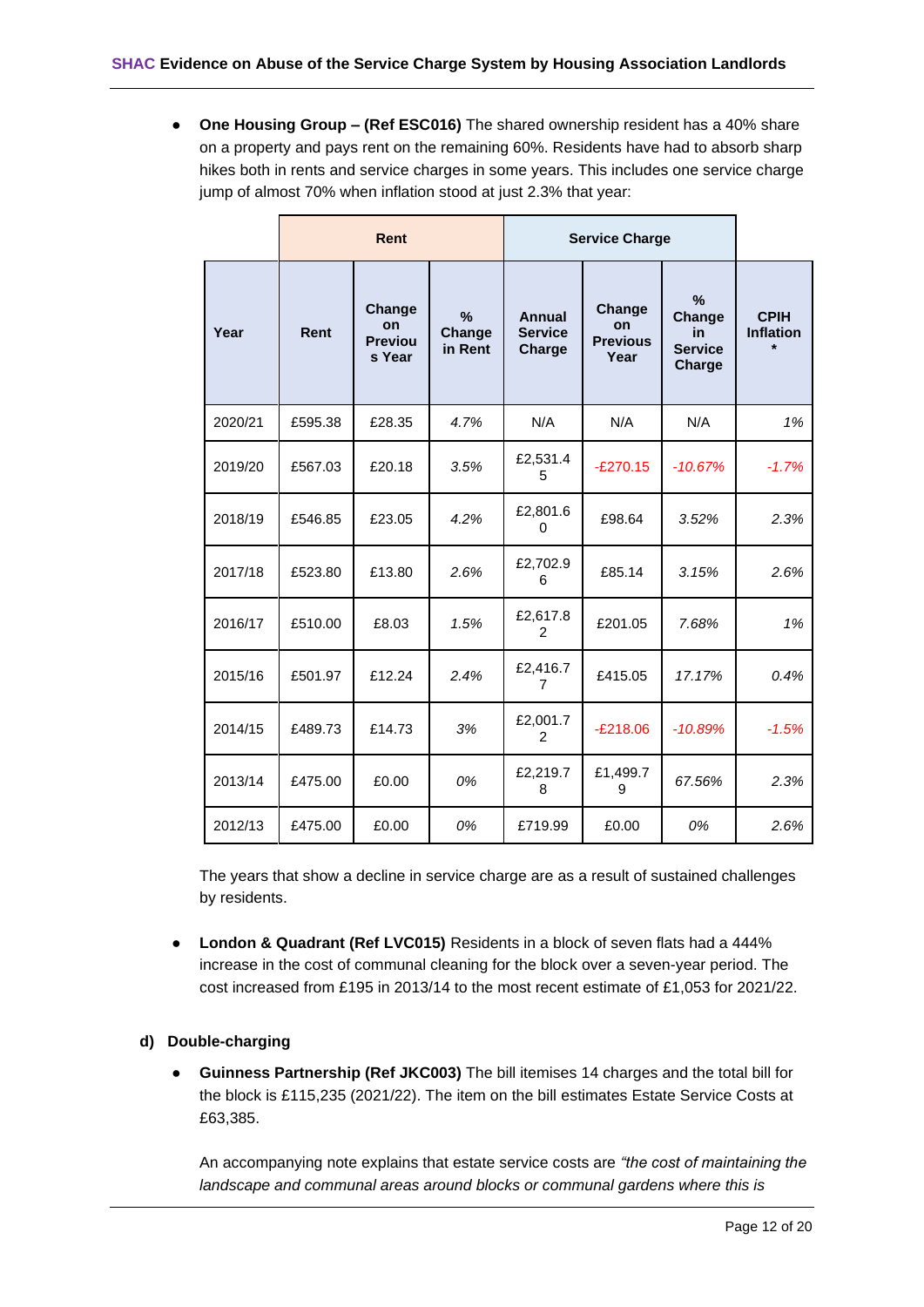*delivered by Guinness staff"*. However, window cleaning, communal electricity, fly tipping removal, communal lifts, pest control services, fire safety, electrical testing, bin hire, tree works and landscaping, and water safety are also shown as separate items on the bill.

#### <span id="page-21-0"></span>**e) Extortionate charges**

**Hyde Housing (Ref LBC002)** A resident of a nine-apartment block received a communal electricity charge £6,983.08 for 2021/22. The previous financial year's charge in the final bill was £37.84. The resident reporting to SHAC said *"We are a very small block of just nine flats so are shocked at the high charges. We only have a small number of lights in*  the hallway, an intercom system and a very small electric heater in the foyer which isn't *on very often so we believe that we are being overcharged for the electricity."*

#### <span id="page-21-1"></span>**f) The need for annual challenges**

- **Hyde Housing (Ref SKC004)** In 2019/20, Hyde refunded residents £1,445.69, admitting to service charge 'errors' relating to estate and block cleaning, estate and block management, grounds maintenance, and CCTV. Nonetheless, the subsequent service charge bill was even higher than the erroneous 2019 figure.
- **Clarion Housing Group (Ref JBC007)** Communal water charges are only applicable if water is provided through a communal boiler, yet in the case of this tenant, each flat has its own boiler. The tenant and their neighbour were charged for servicing of communal water facilities, challenged it, and had this charge removed. They received a letter in November 2021 confirming that it should not have been applied.

A revised estimated bill was issued in 2021, but not only had the landlord failed to apply the refund, they had also reinstated the water hygiene management charge.

#### <span id="page-21-2"></span>**g) Difficulties getting refunds**

- **Southern Housing Group (Ref MSC005)** A refund for an erroneous light repair cost in 2018/2019 was due to be paid in 2020 but the accounts team failed to apply the refund. On challenging this, residents were told that *"The refund per resident would not be managed outside of the normal service charge process as it would cost SHGL* [Southern Housing Group Limited] *more to process the refund than the value of the refund itself."*
- **One Housing Group (Ref VRC010)** Over the past 8 years, residents have had to repeatedly file complaints to the One Housing Group (OHG) about major errors in the service charge accounts. In November 2020, OHG was forced to admit that it had wrongly charged residents £18,000,

Residents believe that there were two problems. Firstly, that there were duplicated invoices for same works (fire proofing works to the riser cupboards). Secondly, the fireproofing should never have been charged to residents in the first place as fireproofing the risers is a developer's duty before residents occupy the building. They should not have been charged once for this, let alone twice.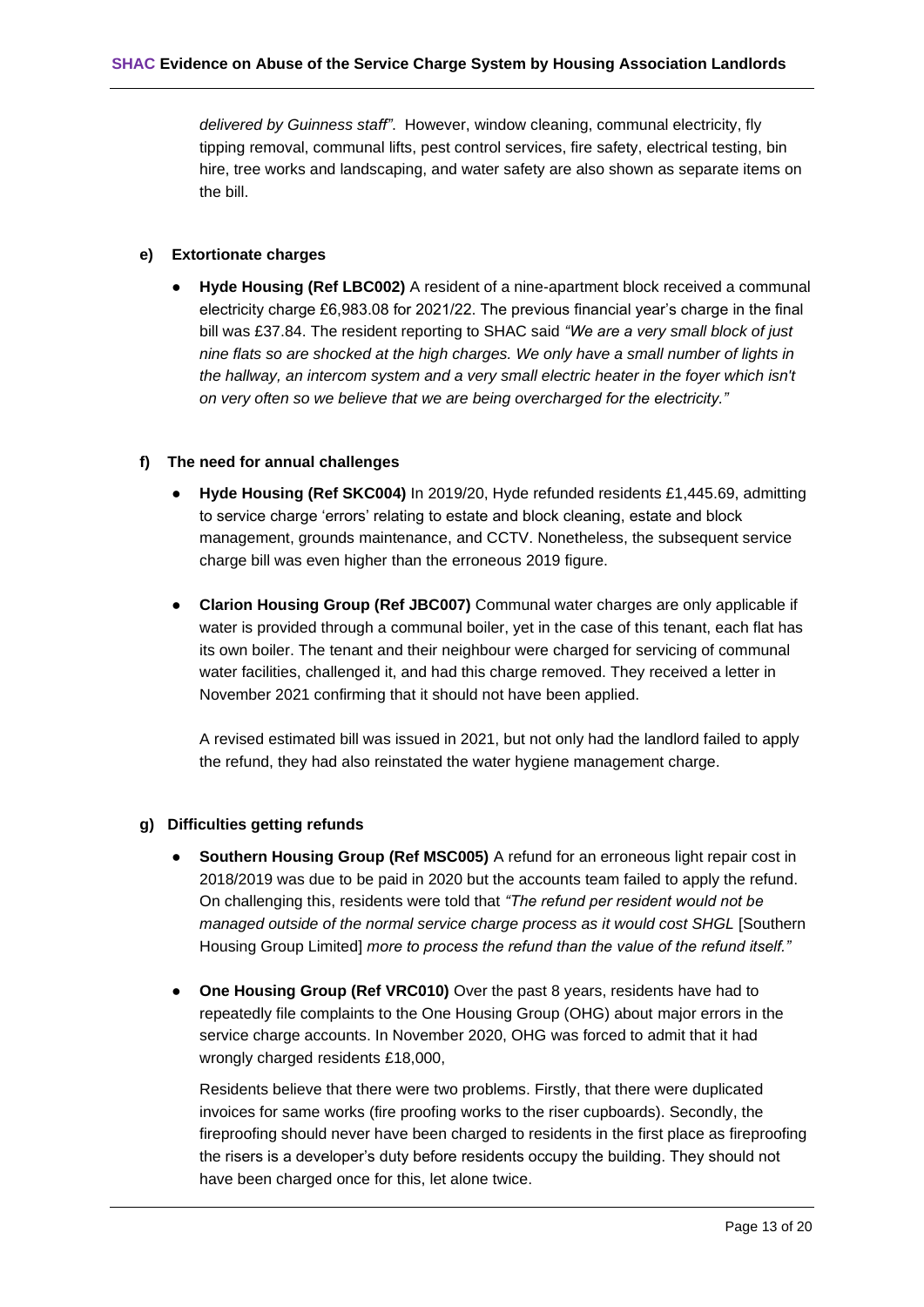The error was only identified after repeated lobbying by residents who spent six months demanding to know why there were duplicated invoices in their accounts, and why fireproofing works were being charged to them.

Further work was done to the risers at residents' expense in the 2020/2021 financial year. However, despite a request to see the invoices as is their legal right, OHG has refused to provide the invoices.

Most recently, three separate service charge breakdowns have been provided for 2019/2020. OHG responded to residents' questions by claiming they have found an error in the accounts, which requires a full investigation.

It transpired that One Housing Group exported and printed the wrong service charge accounts for 2019/2020 when they created the service charge booklets.

Although the errors have been confirmed, residents are yet to have the costs reimbursed.

#### <span id="page-22-0"></span>**h) The escalation of fire safety charges**

Since the Grenfell fire, in 2018, there has been an increase in charges for fire safety services, and the introduction of a host of new fire safety items on service charge bills.

**Hyde Housing (Ref PMC006)** The tenant and neighbour received a bill of £521.50 for fire safety contract servicing, and £123.96 for fire safety responsive repairs across both properties,

The tenant expressed bafflement at this charge. No new work or service is being provided. The tenant said that *"it is possible that* [the charge] *refers to the heat and smoke detectors installed 2 years ago. Occasionally we get an unannounced visit from a worker asking to test the battery-operated detector in the tiny communal hallway. He checks that it is still working then leaves. The whole operation lasts less than 5 minutes, yet the charge for this service is £322.76".*

#### <span id="page-22-1"></span>**i) Failure to supply service charge breakdown**

**Hyde Housing (Ref MFC008)** In 2018, Hyde introduced changes to 'simplify' service charge calculation. This was when the first problems occurred. Hyde failed to provide full accounts for costs upon request. A complaint was made and the complainants eventually received a response from Hyde, but this didn't include a breakdown. The same failure to produce accounts has been repeated every year since.

#### <span id="page-22-2"></span>**j) Inconsistent excuses**

● **Ability Housing (Ref KGC009)** The tenant found that their bill contained an amount for 'Servicing of Specialist Equipment' on their bill. This had been charged at £34.20 per annum in 2018/19, zero in 2019/20, and £39.24 in 2020/21. The charge has therefore jumped 12.8% in two years.

On being challenged to clarify what the category included, the landlord responded *"In regard to the charge under Servicing of Specialist Equipment, this is to cover the*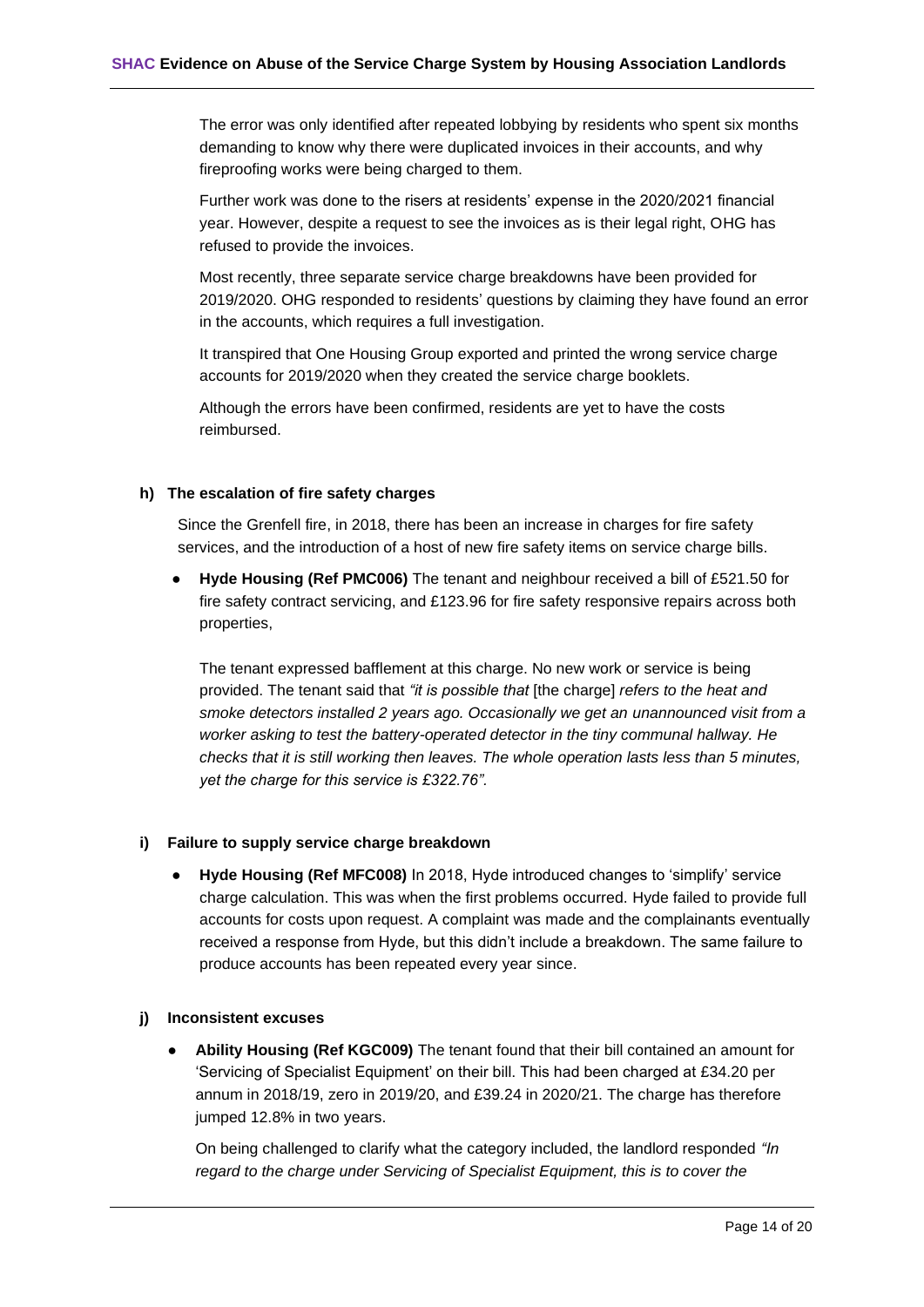*servicing and maintaining of the Fire & Smoke detection equipment and is for the prevention of fire cover all of* [the estate] *and therefore costs for this service are charged to all tenants"* [sic].

The response does not explain if this is a new service or whether it was being provided before, and if so, whether it was incorporated under general repairs. Nor does Ability explain the missing year (2019/20).

However, the validity of this item has changed three times in as many years, as the tenant explains: *"The 'servicing of special equipment' has always been there. It has been explained as decorating our stairwell, then the supply of hot water (we have an electric water heater running of our electricity, never serviced) then a fire alarm."*

#### <span id="page-23-0"></span>**k) Service charges to circumvent rent controls**

**Metropolitan Thames Valley (Ref MGC011)** The tenant lives in a property that is heated by its own air source system. A charge of £225 per annum for the servicing of the system was suddenly added to the tenant's service charge bill in 2016. This item alone makes up over half of the tenant's service charge bill. The charge was introduced in the same year that Government introduced a rent cap for social housing and the tenant believes that the item was added to compensate the landlord for being unable to increase rent as much as they would have liked.

#### <span id="page-23-1"></span>**7. Complaints to the Housing Ombudsman**

When the *Charter for Social Housing Residents: Social Housing White Paper* was published in November 2020, it included an acknowledgement by Government that tenants and residents faced structural barriers when attempting to seek redress for issues with their housing association landlords. The White Paper noted:

*"We are clear that residents should be able to raise concerns without fear and get swift and effective resolution when they do. We heard from some residents that making a complaint can be difficult and take too long – and that it can sometimes take months for the complaint to be resolved, or for the resident to be able to access the Housing Ombudsman."*

Even when a complaint had exhausted the landlord's own procedure, tenants and residents faced a further set of hurdles getting independent support through Ombudsman service. Government also recognised that the system has unjustifiable barriers for tenants and residents:

*"Currently, social housing residents who want to formally escalate unresolved complaints to the Housing Ombudsman face additional hurdles compared to consumers accessing other redress schemes. Residents have to raise their issue with a Member of Parliament, a local councillor or a designated tenant panel who will, if appropriate, refer it to the Housing Ombudsman (a step known as the 'democratic filter'), or wait eight weeks from the landlord's complaint process ending.*

*It is clear that the 'democratic filter' delays formal resolution of complaints and may put people off seeking redress altogether – particularly those who are vulnerable or feel less confident in navigating the process. We heard about the problems this creates for people living in social housing."*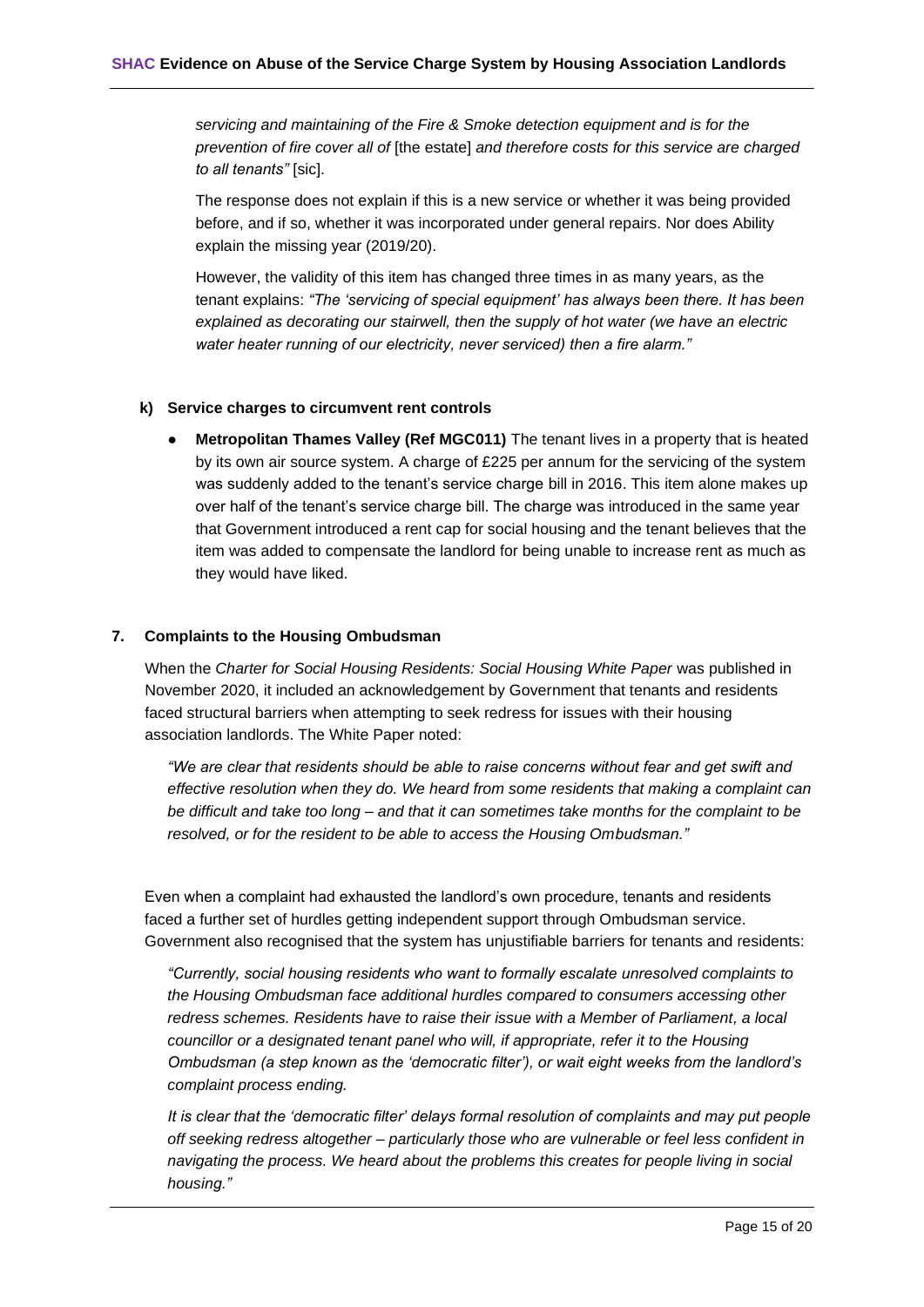The Charter for Social Housing Residents: Social Housing White Paper

The White Paper also acknowledged that too many tenants and residents were not aware of the Ombudsman service, and that when complaints were made to the organisation, they took twice as long to reach a conclusion than was considered reasonable. As a result, the White Paper recommends a series of measures to address these weaknesses and delays.

For the purposes of this report, the low level of complaints to the Ombudsman or the First Tier Tribunal (Residential Property) services should not be taken as a proxy indicator of actual levels of dissatisfaction amongst housing association tenants and residents, but rather, as indicative of the difficulties getting a case reviewed by the Ombudsman. Once again we would stress that these cases represent the tip of the iceberg.

#### <span id="page-24-0"></span>**8. A Sample of Ombudsman's Findings**

The Housing Ombudsman Service adjudicates on complaints about landlords (see Appendix I for more details). It has begun publishing data on its 'determinations' (findings) and the cases listed below are a sample drawn from the Ombudsman's 2019/20 dataset.

In 2019/20, the Ombudsman service received just over 16,000 complaints across all categories of landlord (housing association, council, and private).

On average, 6% of cases during this time included service charges as one of the presenting issues. Any association with service charge complaints comprising more than 6% of its total is therefore receiving more than the average percentage of complaints on this aspect.

The term 'maladministration' includes findings of 'Maladministration', 'Partial Maladministration', or 'Severe Maladministration' by the Ombudsman.

- **Metropolitan Thames Valley -** There were 220 complaints to the Ombudsman regarding MTV. Of these, 13 (6%) related to service charges in 2019/20. Although this was in line with national averages, it represented twice as many as the previous year. MTV was found guilty of maladministration in 8 of the 22 cases which had reached a conclusion during the year.
- **Hyde Housing** There were 231 complaints to the Ombudsman regarding Hyde. Of these, 33 (14%, more than twice the national average) related to service charges in 2019/20. This figure was also double that of the previous year (15 cases in 2018/19). It was found guilty of maladministration in 13 of the 27 cases within the Ombudsman's jurisdiction which reached a conclusion during the year.
- **Guinness Partnership** There were 113 complaints to the Ombudsman regarding Guinness. Of these, 12 (11%, almost twice the national average) related to service charges in 2019/20. This figure was also a significant jump on the previous year (7 cases in 2018/19). It was found guilty of maladministration in 8 of the 25 cases within the Ombudsman's jurisdiction which reached a conclusion during the year.
- **Clarion Housing Group** There were 672 complaints to the Ombudsman regarding Clarion. Of these, 57 (8%) related to service charges in 2019/20, up from 45 (7%) the previous year. It was found guilty of maladministration in 53 (more than half) of the 94 cases within the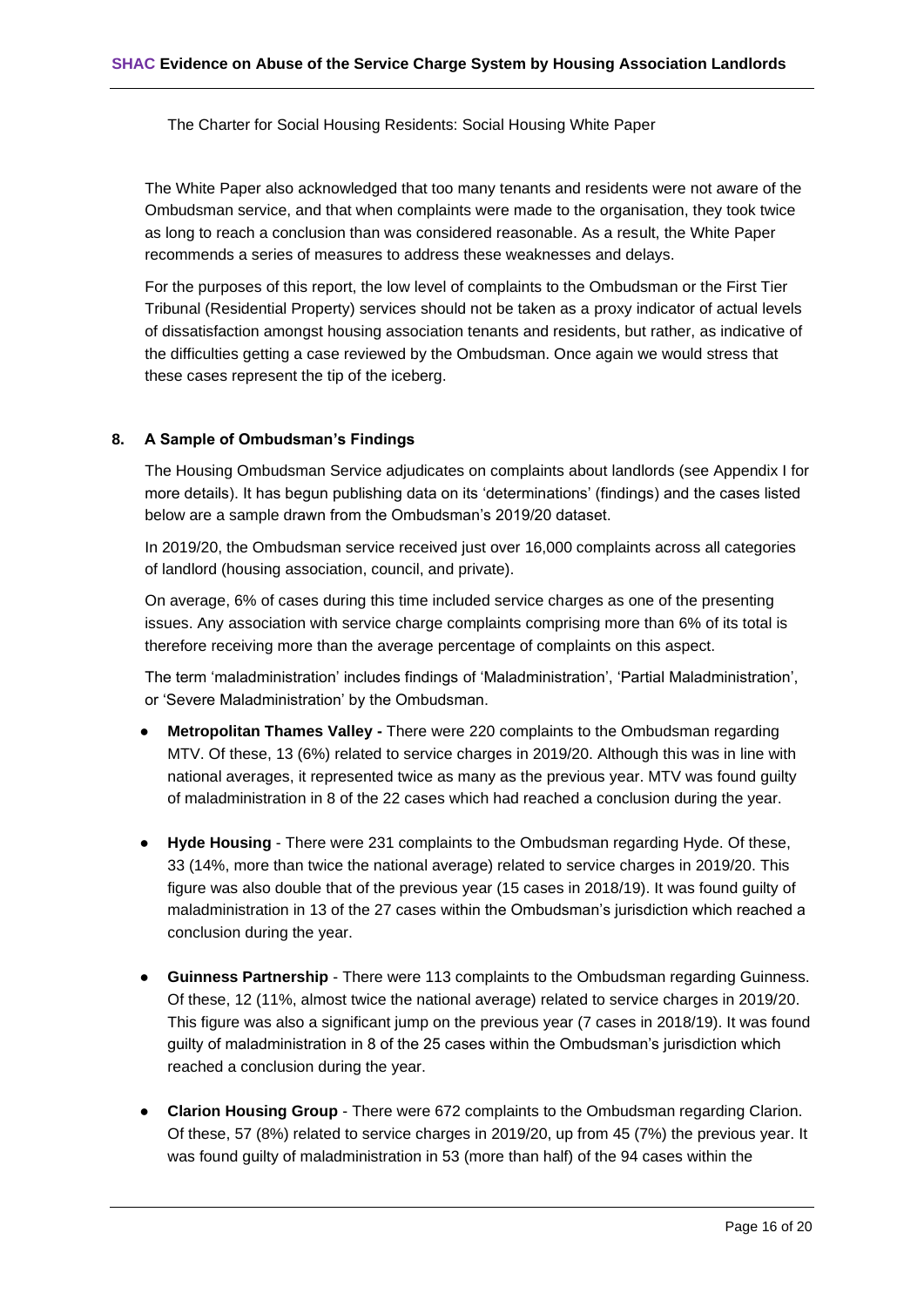Ombudsman's jurisdiction which reached a conclusion during the year.

**One Housing Group** - There were 103 complaints to the Ombudsman regarding One Housing. Of these, 9 (9%) related to service charges in 2019/20, up from 5 (7%) the previous year. It was found guilty of maladministration in 8 of the 18 cases within the Ombudsman's jurisdiction which reached a conclusion during the year.

The review of cases showed that the number of complaints to the Ombudsman relating to service charging is growing, and this category of complaint as a proportion of all complaints is increasing.

#### <span id="page-25-0"></span>**9. First-Tier Tribunal Property Chamber (Residential Property)**

A review of cases which reached the Tribunal courts supports SHAC findings on service charges. One case in particular captures a range of issues that SHAC members complain of.

In August 2020, Irwell Valley Homes attempted to pursue two tenants through the courts as they had refused to pay some of their service charges<sup>6</sup>. The two tenants defended non-payment on the basis that there was a mismatch between the bills and the actual charges in the accounts, that they had been charged for services that weren't being provided, and that when they made enquiries to establish whether the charges had been correctly calculated, they were not given appropriate information.

Further, even where documentary evidence was provided it was "*sparse and without a clear breakdown of how charges across large numbers of properties are apportioned to individual properties"*. The tenants also believed that *"the variable service charge in their contract is just an income enhancement for the [landlord] to charge separately for what was formerly within the rent."*

The judge's findings were damning, concluding that the Tribunal *"could not even make a calculated assessment of what the cost should be"* because the information provided by the landlord was poor and incomplete. The judge also criticised the landlord for *"expecting the Tribunal to do its work for it in justifying the charges levied."*

When attempting to decide on cleaning costs, the Judge reported asking himself *"what are the annual amounts in either year for communal cleaning and window cleaning and how are they then apportioned to produce the amounts levied [by the landlord]?". He concluded that the court "makes so bold as to suggest it cannot tell"*.

The Tribunal disallowed two years' worth of service charges for the tenants concerned, but those who paid their service charges without question are unlikely to have received rebates, nor did the court order any.

The Tribunal case review also underlines the fact that there is often very little meaningful sanction against a housing association for abuse of the service charging system. If a tenant or resident successfully clears all the hurdles and manages to get a case listed in court, the association can just admit the error and promise to repay the 'erroneous' charge.

<sup>6</sup> Case Reference : MAN/00BU/LSC/2019/0096 [https://assets.publishing.service.gov.uk/media/5f9fdd13e90e07041299b9b7/76\\_Lingfield\\_Road.pdf](https://assets.publishing.service.gov.uk/media/5f9fdd13e90e07041299b9b7/76_Lingfield_Road.pdf)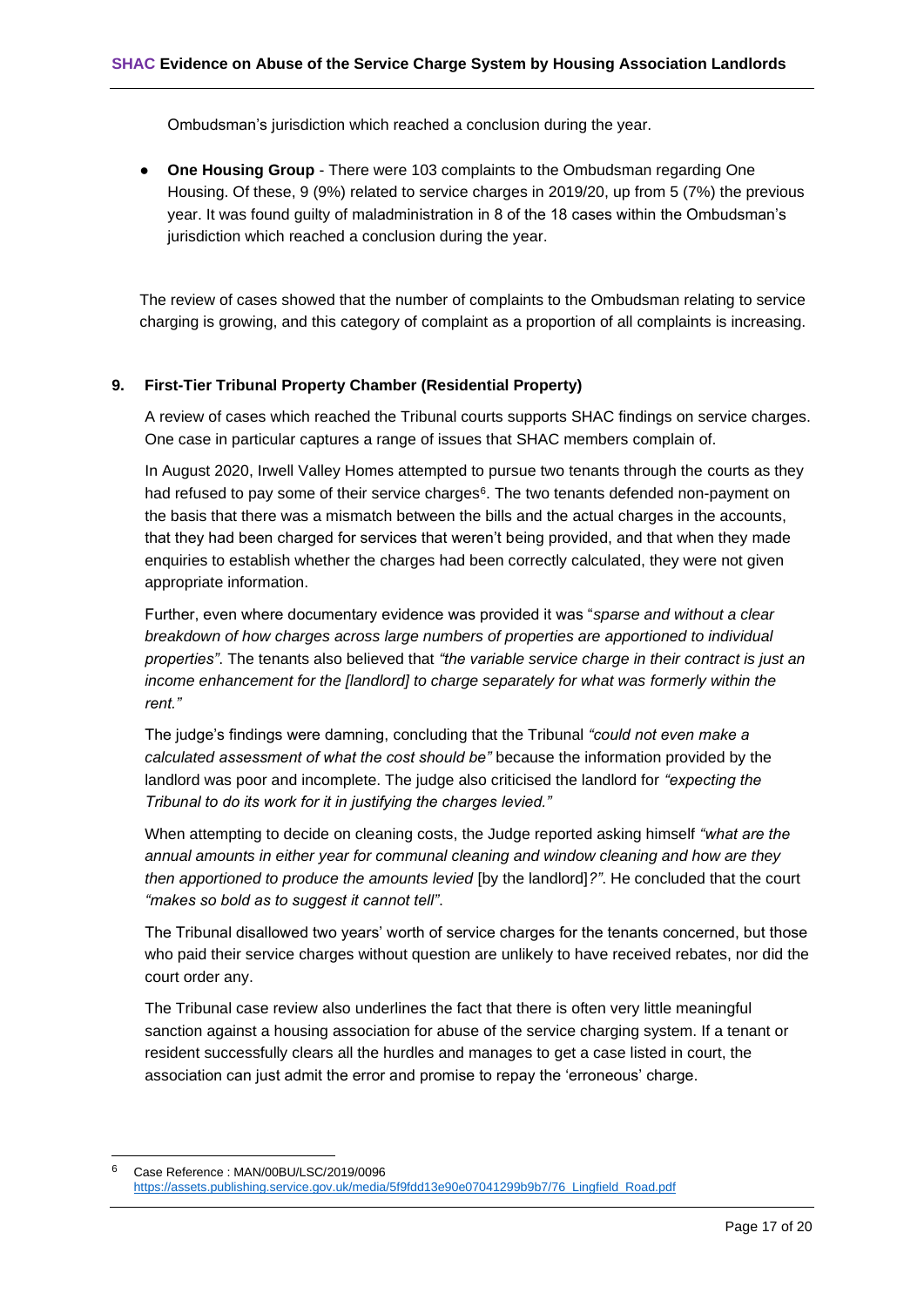In a second case, this time against Clarion Housing Group in 2021 **<sup>7</sup> ,** the landlord did exactly that, accepting that *"charges for Rubbish clearance, Fire protection, Playground maintenance, Aerial maintenance and Estate refuse collection should not have been made"* and promised that *"the resultant costs have been adjusted"*, although this adjustment might only have been applied to the complainant, and not the whole estate.

Clarion appears to make a habit of waiting to see whether the tenant manages to get all the way to Tribunal before admitting an error. In a previous case listed in 2019<sup>8</sup>, Clarion had already been taken to Tribunal on a number of service charge issues, including an attempt to increase the management fee from £75 per annum to £185 per annum. However, prior to the hearing Clarion acknowledged its 'error' and reduced the fee down to the original amount.

It is not just erroneous charges but extortionate costs that reach the courts, and occasionally a combination of both. In the case of Navigation Court leaseholders v One Housing Group<sup>9</sup> from 2014, the court found that *electricity and employment costs were arbitrary, disproportionate and or unreasonably high; and services such as security, CCTV, landscaping and garden maintenance were not delivered".*

These cases support SHAC's findings, and underscore the arrogance of landlords, who appear unconcerned with ensuring that their charges to tenants and residents are accurate and justifiable, even when ordered to do so in a court of law.

<sup>7</sup> Case Reference: CHI/00MS/LSC/2020/0048 [https://assets.publishing.service.gov.uk/media/603691448fa8f5480e38baec/17\\_Feb\\_2021\\_46\\_Redcote\\_Close\\_Southampt](https://assets.publishing.service.gov.uk/media/603691448fa8f5480e38baec/17_Feb_2021_46_Redcote_Close_Southampton_S27A.pdf) [on\\_S27A.pdf](https://assets.publishing.service.gov.uk/media/603691448fa8f5480e38baec/17_Feb_2021_46_Redcote_Close_Southampton_S27A.pdf)

<sup>8</sup> Case Reference: BIR/00CN/LIS/2018/0066 [https://assets.publishing.service.gov.uk/media/5ca6059ded915d0c562b4fc7/B192NR\\_BIR\\_00CN\\_LIS\\_2018\\_0066\\_decisio](https://assets.publishing.service.gov.uk/media/5ca6059ded915d0c562b4fc7/B192NR_BIR_00CN_LIS_2018_0066_decision.pdf) [n.pdf](https://assets.publishing.service.gov.uk/media/5ca6059ded915d0c562b4fc7/B192NR_BIR_00CN_LIS_2018_0066_decision.pdf)

<sup>9</sup> Case Reference: UT Neutral citation number: [2014] UKUT 0330 (LC) / UTLC Case Number: LRX/79/2013 <https://www.casemine.com/judgement/uk/5a8ff85e60d03e7f57ebedf8>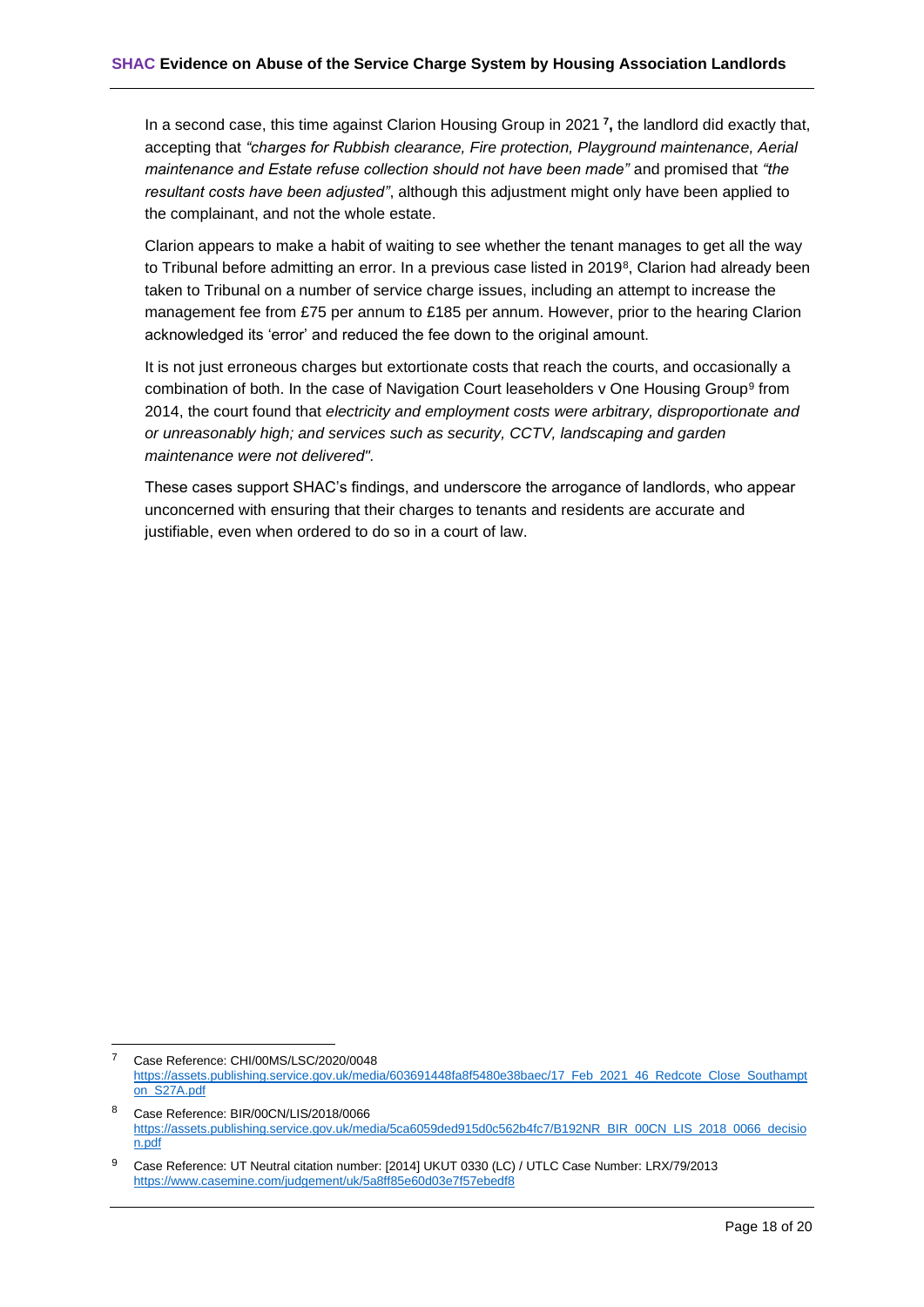## <span id="page-27-0"></span>**SECTION THREE: SUMMARY AND CONCLUSION**

#### <span id="page-27-1"></span>**10. Conclusion**

This report has identified serious failings by housing association landlords relating to service charges:

- Invoices or bills not provided within a reasonable timescale, and in some cases not at all;
- Incorrectly apportioned costs;
- Extortionate charges;
- Service charge increases vastly outstripping inflation;
- Charges for services which have not (and in some cases could not) be delivered;
- Charges for intensive housing management applied to general needs properties;
- Errors addressed in one year reappearing the next;
- No refunds for errors even when the error is admitted; and
- Promised refunds never processed.

The evidence provided shows that addressing these issues can no longer be considered a matter for individual tenants and residents. The problems are systemic, widespread, and persistent. The mechanisms for addressing the problems individually or even at estate level are wholly inadequate.

There needs to be high level action taken to end the abuse of service charging. There must be stronger legislation to protect tenants and residents, and greater access to justice without unnecessary barriers. Regulatory and remedial institutions need to have greater power to force changes in recording systems to make sure that they are transparent, as well as issuing rapid refunds where errors are identified.

We plan to use this report to help achieve these changes.